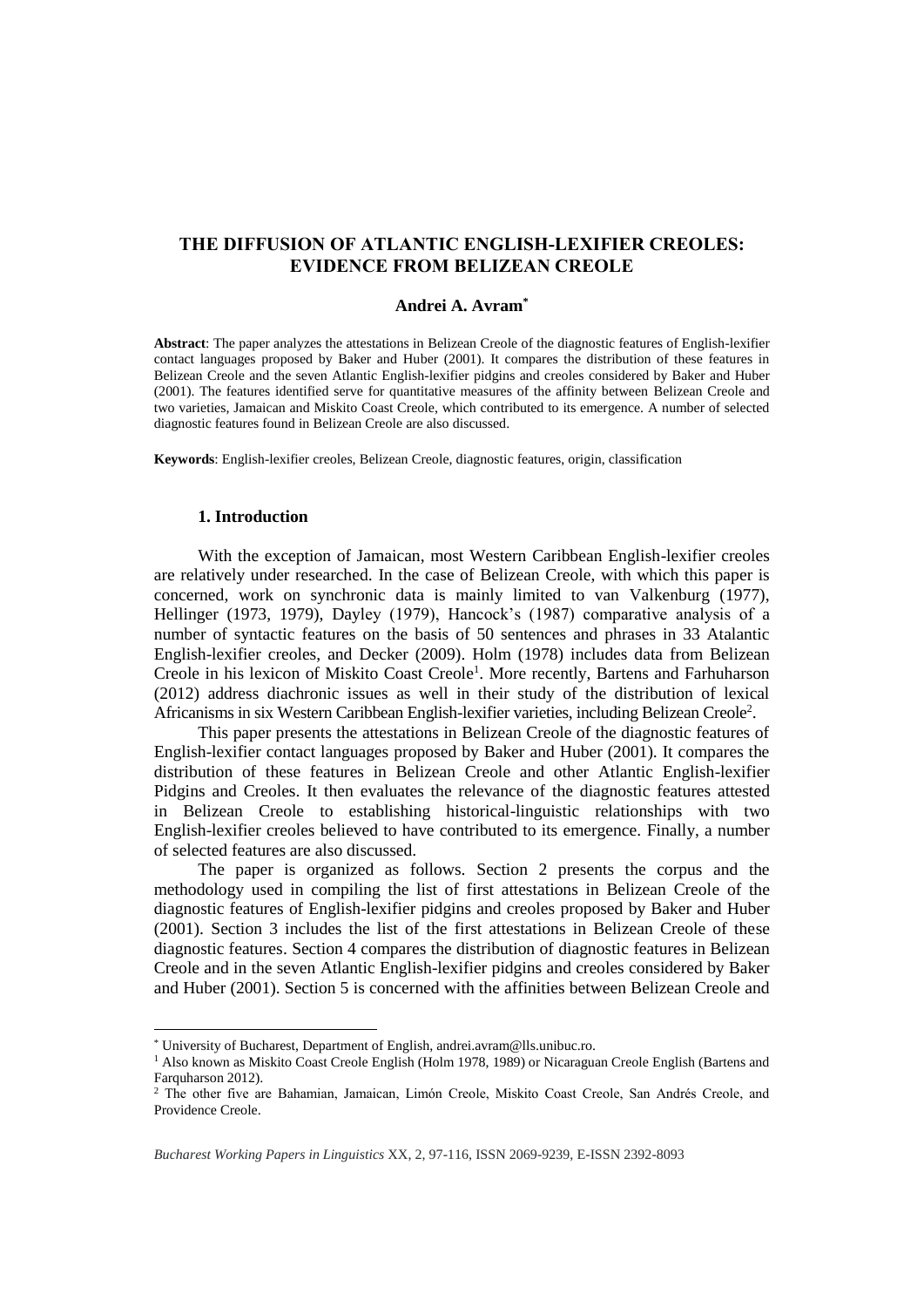two English-lexifier varieties, Jamaican and Miskito Coast Creole, which contributed to its formation. Section 6 discusses a number of selected diagnostic features recorded in Belizean Creoles. Section 7 summarizes the findings.

## **2. Data and methodology**

The corpus of Belizean Creole consists mainly of: historical and descriptive accounts of British Honduras (Henderson 1811, Morris 1883, Robertson Gibbs 1883, Donohue 1946), memoirs (Forbes 1914); collections of folklore (Metzgen and Cain 1925, Ricketson jr. 1935, Beck 1980, Young 1980, Beck 1983); stories (Escure 1983, Anon. 1997, Anon. 1999, Anon. 2003, Anon. 2005, Glock 2001, 2003a, 2003b, 2004, 2005a, 2005b, 2005c, 2005d, 2005f); religious literature (*Lord's Prayer* 1974, *Di Nyoo Testiment eena Bileez Kriol*); grammars (van Valkenburg 1977, Dayley 1979, Decker 2009); general descriptions of the language (McKesey 1974); glossaries and dictionaries (Allsopp 1996, Crosbie et al. 2009, Wiwords the Caribbean Dictionary n.d.). Additional sources are indicated for the individual entries in the list of first attestations of diagnostic features.

For the purposes of the present paper, diagnostic features are "significant phonological, lexical, or grammatical deviations from, or innovations to, varieties of British English – since British English was the major input in the restructuring process" (Baker and Huber 2001: 163). The 302 diagnostic features suggested by Baker and Huber (2001: 197-204) are divided into three groups: Atlantic (173), world-wide (75), and Pacific (54). Atlantic features are recorded in at least two Atlantic English-lexifier pidgins and creoles. World-wide features are attested in at least one Atlantic and one Pacific variety. Pacific features are only found in Pacific varieties. The approach adopted here is not limited to synchronic attestations, but it takes into account features recorded at any time in the history of Belizean Creole, although not all of these remain in use. One advantage of this approach is that it can contribute to establishing the historical links between Belizean Creole and other English-lexifier pidgins and creoles. Another advantage is that making use of Baker and Huber's (2001) list of diagnostic features, the distribution of which is illustrated in seven Atlantic and six Pacific varieties, ensures comparability of their data with those on Belizean Creole.

For ease of reference, each diagnostic feature is numbered and labeled and/or defined as in Baker and Huber (2001: 197-204). In the case of a number of items found in published works, there are discrepancies between the year of the first attestation and the year of publication of the source. The date of the first attestation of some of these items corresponds to the year when the author is known to have been in Antigua. For others, it corresponds to a year explicitly mentioned by the author. The entry for each feature includes the date of the first attestation and the relevant reference. When an exact year cannot be established, the system used by Baker and Huber (2001: 164-165) has been adopted: a year preceded by a hyphen reads 'in or before'. The year of full attestations, i.e. of well-established features, is unbracketed, while that of a marginal feature is given in square brackets. Attestations are scored as follows: a full attestation is scored 1, whereas a marginal one receives a score of 0.5.Variants are also listed, if they are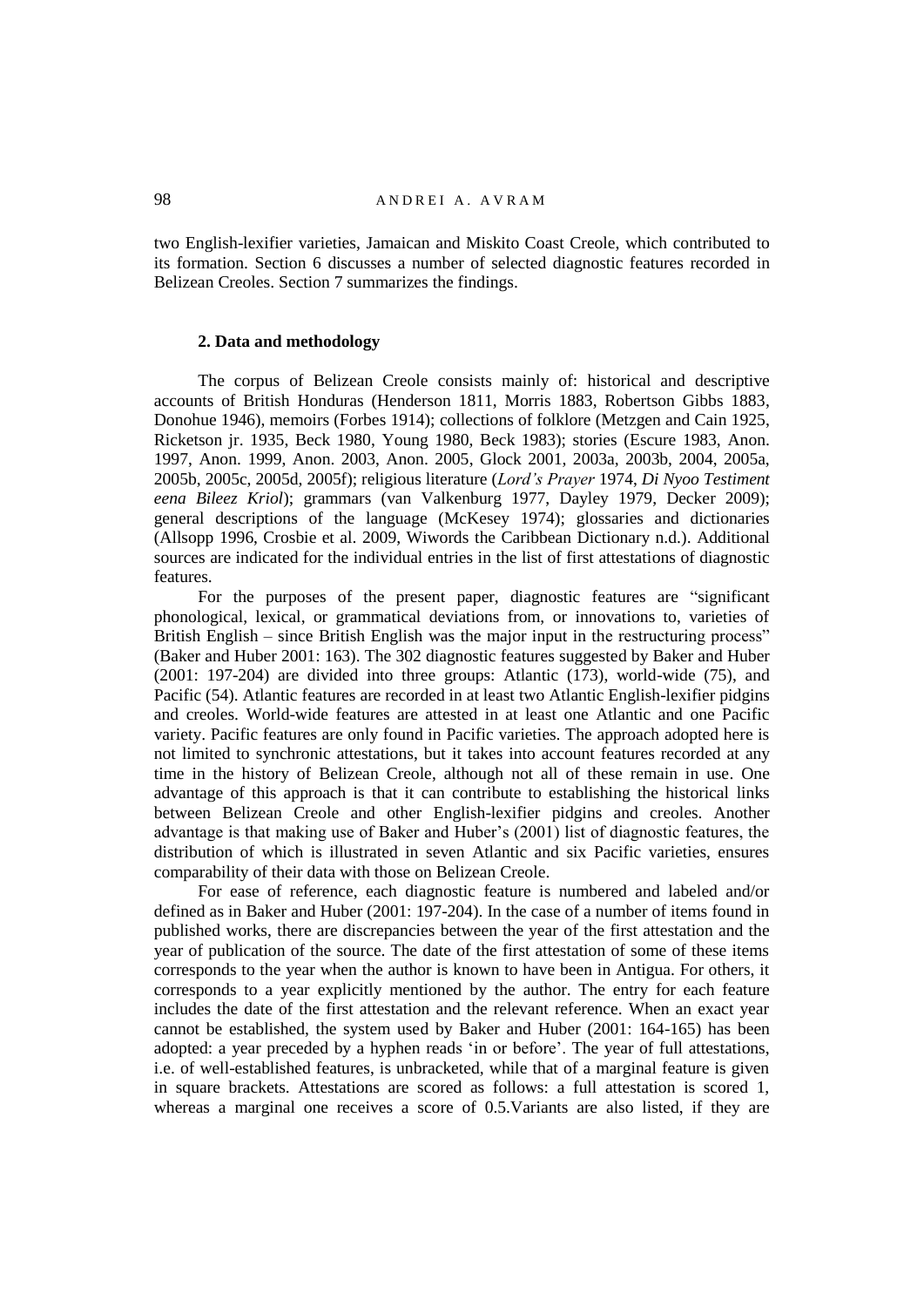suggestive of different pronunciations or if they illustrate different uses/meanings. Some entries also include later attestations to illustrate the use of particular features. The sources are mentioned between round brackets. All examples appear in the orthography or system of transcription used in the sources. The length of quotations has been kept to a reasonable minimum. Relevant items in quotations are in bold characters. All quotations are accompanied by their translation.

# **3. First attestations in Belizean Creole**

The following is the list of diagnostic features found in Belizean Creole:

| 3.  | aki (fruit/tree)                                                             |
|-----|------------------------------------------------------------------------------|
|     | akee 1883 (Morris 1883: 113)                                                 |
| 7.  | Anancy (folktale character)                                                  |
|     | Anansi stuorii 1966 (Le Page and Tabouret-Keller 1985: 104)                  |
|     | 'Anansi story'<br>brada hanansi 1966 (Le Page and Tabouret-Keller 1985: 104) |
|     | 'Brother Anansi'                                                             |
|     | nansi stori 1966 (Le Page and Tabouret-Keller 1985: 106)                     |
|     | 'Anansi story'                                                               |
|     | Hanaasi 1980 (Young 1980: 13)                                                |
|     | Hanasse 1985 (Hellinger 1985: 174)                                           |
|     | Anaansi/Hanaansi 2009 (Crosbie et al. 2009: 28)                              |
| 8.  | bad mouth 'speak ill of, curse'                                              |
|     | Noh kay humoch Mayri bad-mowt Betsi 2009 (Crosbie et al. 2009: 37)           |
|     | 'No matter how much Mary speaks ill of Betsy'                                |
| 9.  | bakra 'European, white person'                                               |
|     | Buckras 'white men' 1883 (Robertson Gibbs 1883: 1)                           |
| 10. | <i>bang</i> 'hit (as punishment)'                                            |
|     | ih wahn bang mi gud 2009 (Crosbie et al. 2009: 41)                           |
|     | 'he'll really beat me'                                                       |
| 13. | bateau 'boat'                                                                |
|     | bateau 1996 (Allsopp 1996: 84)                                               |
| 15. | big eye 'greed(y)'                                                           |
|     | big eye 1996 (Allsopp 1996: 99)                                              |
| 22. | <i>bra</i> 'brother'                                                         |
|     | <i>i sebra</i> 1966 (Le Page and Tabouret-Keller 1985: 104)                  |
|     | "Bro" he said"                                                               |
|     | Bre Tayga (Escure 1983: 46)                                                  |
|     | 'Brother Tiger'                                                              |
|     | Braa 2009 (Crosbie et al. 2009: 62)                                          |
| 23. | bubby 'woman's breast'                                                       |
|     | bobi 'large breast' 2009 (Crosbie et al. 2009: 58)                           |
| 27. | calaloo 'a rich soup or stew'<br>kalalu 2009 (Crosbie et al. 2009: 172)      |
| 29. | chigger 'chigoe'                                                             |
|     | laik yu ga chiga eena yu 2009 (Crosbie et al. 2009: 74)                      |
|     | 'as if you had chiggers'                                                     |
| 30. | copper 'money'                                                               |
|     | Yu kyaahn bai notn fi kapa 2009 (Crosbie et al. 2009: 176)                   |
|     | 'You can't buy anything for a penny'                                         |
|     |                                                                              |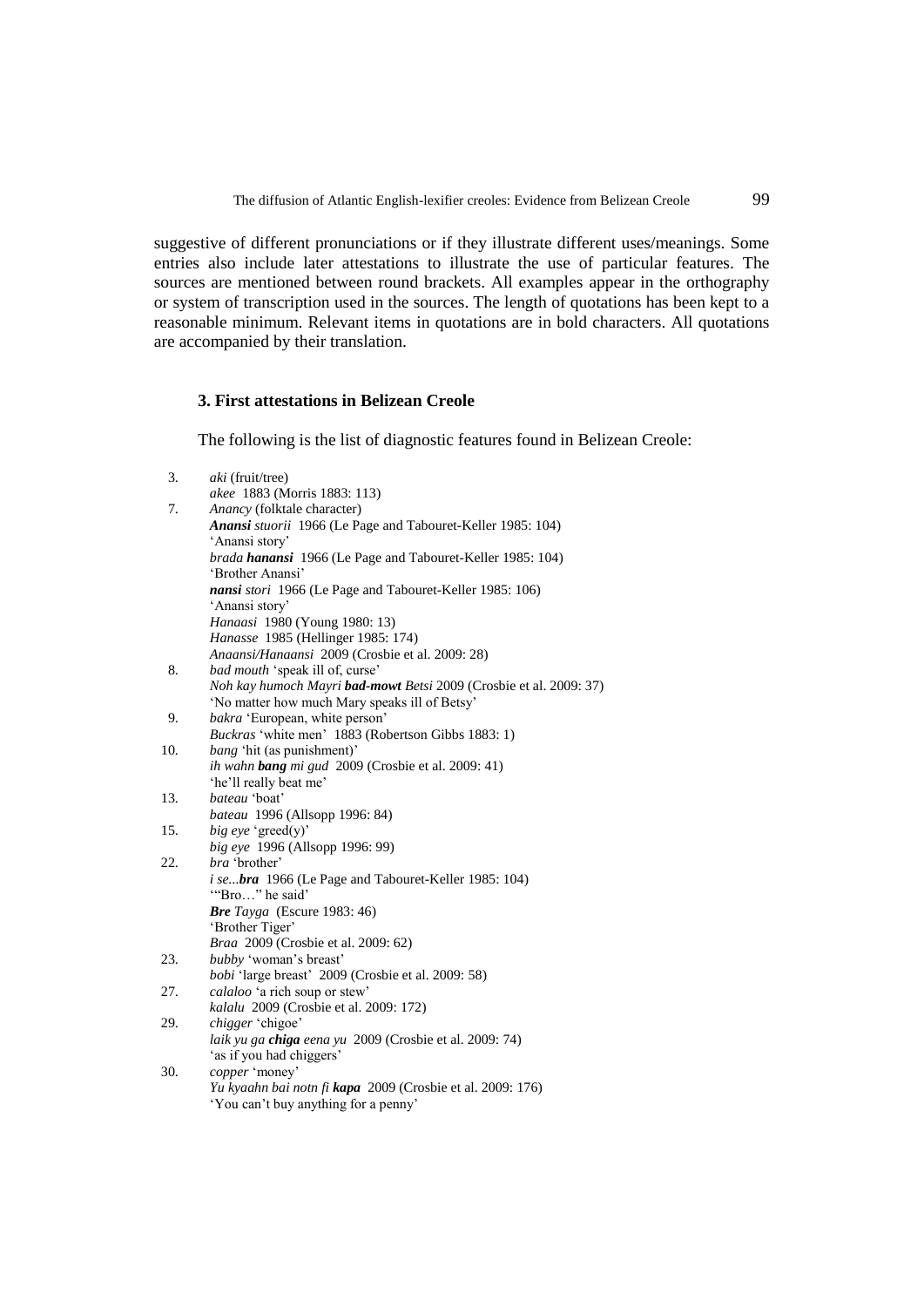| 31. | crapaud 'frog'<br>crapaud 1996 (Allsopp 1996: 175)                                          |
|-----|---------------------------------------------------------------------------------------------|
| 32. | cunny 'stealth, cunning, cleverness'<br>kóni 1978 (Holm 1978: 25)                           |
| 34. | da, de (progressive)                                                                        |
|     | Fool di talk 1925 (Metzgen and Cain 1925)                                                   |
|     | 'A fool is talking'                                                                         |
| 37. | de, da, na, a (equative copula)                                                             |
|     | Fus laugh da no laugh. 1925 (Metzgen and Cain 1925)                                         |
|     | Lit. 'The first laugh is not a laugh'                                                       |
|     | den a jos wan nyuusans 1966 (Le Page and Tabouret-Keller 1985: 105)                         |
|     | 'they are just an annoyance'                                                                |
| 38. | de (locative copula)                                                                        |
|     | wey weak fence dey 1925 (Metzgen and Cain 1925)                                             |
|     | 'where the weak fence is'                                                                   |
| 39. | dead house 'mortuary'                                                                       |
|     | ded hows 2009 (Crosbie et al. 2009: 86)                                                     |
| 40. | dem (article, demonstrative)<br>Dem Indian men no be long now -1798 (Forbes 1914: 71)       |
|     |                                                                                             |
| 41. | 'Those Indian men won't be long now'<br>postposed <i>dem</i> (nominal plural)               |
|     | jentilman hu had waif ðem 1970 (Le Page and Tabouret-Keller 1985: 106)                      |
|     | 'the gentlemen who had wives'                                                               |
| 42. | preposed <i>dem</i> (nominal plural)                                                        |
|     | dem poket 1987 (Hancock 1987: 305)                                                          |
|     | 'pockets'                                                                                   |
| 43. | dem (3PL POSS)                                                                              |
|     | wid dehn ban an music 1974 (McKesey 1974: 95)                                               |
|     | 'with their band and music'                                                                 |
| 45. | <i>dokunu/dukna</i> (kind of starchy food)                                                  |
|     | ['dɒkʊnʊ] 1996 (Allsopp 1996: 198)                                                          |
|     | dukunu n.d. (BKMD)                                                                          |
|     | di kaan eena di dukunu 2009 (Crosbie et al. 2009: 95)                                       |
|     | 'the corn in the dukunu'                                                                    |
| 47. | done VERB (completive)                                                                      |
|     | til you done cross da ribber 1950 (Anderson 1958: 99)<br>'until you have crossed the river' |
| 48. | doormouth 'threshold'                                                                       |
|     | bai dehn doa mowt 2009 (Crosbie et al. 2009: 92)                                            |
|     | 'in their doorway'                                                                          |
| 49. | dohti 'earth, dirt'                                                                         |
|     | dutty get slippery 1980 (Young 1980: 13)                                                    |
|     | 'the earth gets slippery'                                                                   |
| 50. | <i>dry eye</i> 'boldness'                                                                   |
|     | jrai aiy 'barefaced, brazenness, nerve, shamelessness' 2009 (Crosbie et al. 2009: 164)      |
| 51. | duppy 'zombie'                                                                              |
|     | duppy 1996 (Allsopp 1996: 207)                                                              |
| 55. | eyewater 'tear'                                                                             |
|     | Save you eye-water for when you ma ded. 1980 (Young 1980: 21)                               |
|     | 'Save your tears for when your mother dies'.                                                |
| 58. | for PRON NP (genitive)                                                                      |
|     | Fe you coco roas. 1925 (Metzgen and Cain 1925)                                              |
|     | 'Your tuber is roasted.'                                                                    |
|     | Ft dem kaa 1987 (Hancock 1987: 291)<br>'their car'                                          |
|     |                                                                                             |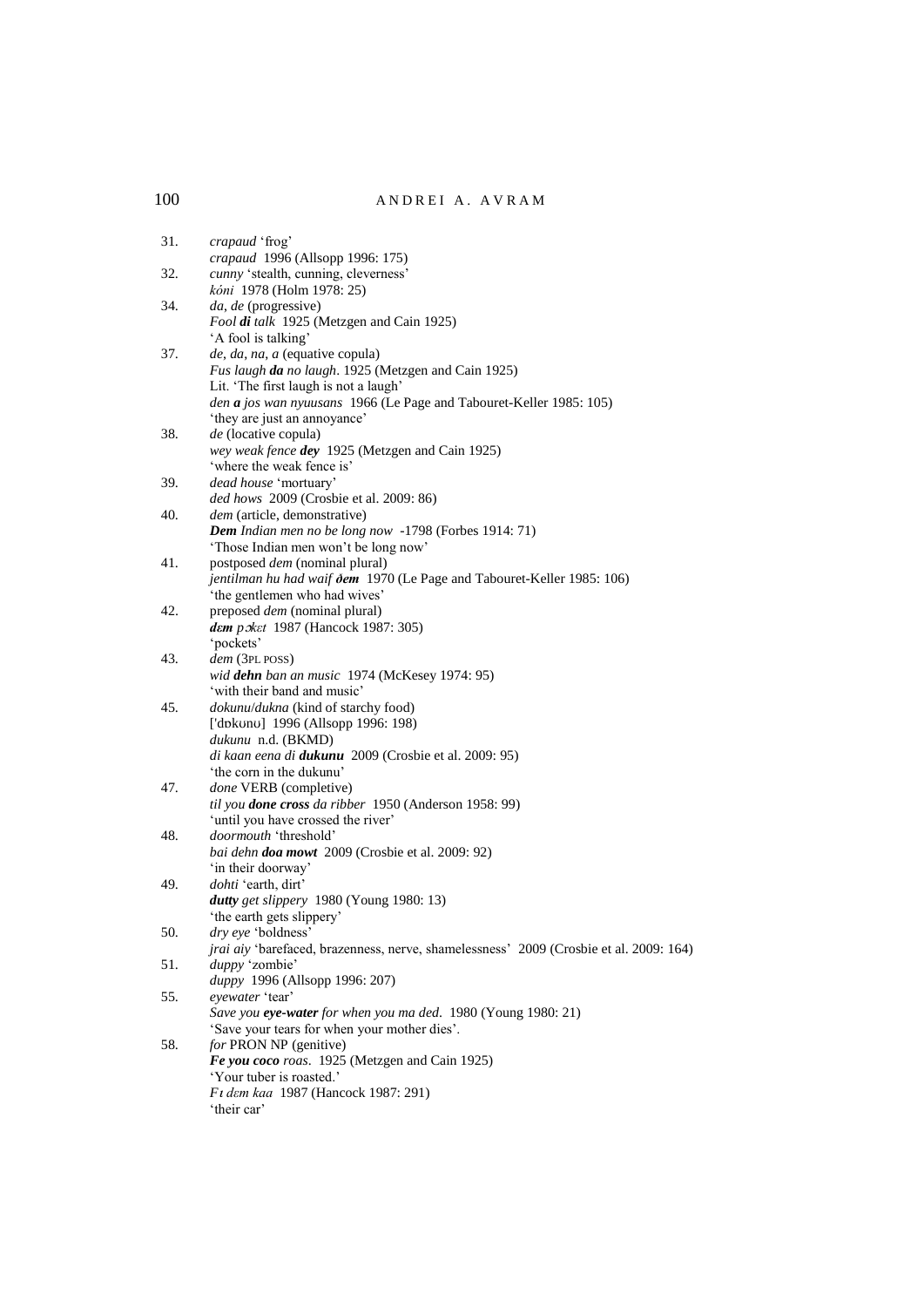|     | The diffusion of Atlantic English-lexifier creoles: Evidence from Belizean Creole              | 101 |
|-----|------------------------------------------------------------------------------------------------|-----|
| 59. | for VERB (modal)                                                                               |     |
|     | Whey fe happen affu happen. 1925 (Metzgen and Cain 1925)<br>'What must happen has to happen.'  |     |
| 60. | for true 'truly'                                                                               |     |
|     | you 'trike him good for true -1798 (Forbes 1914: 33)<br>'you struck him really hard'           |     |
|     | fu true 'in truth' 1997 (BKGSG: 42)                                                            |     |
|     | di man mi did gaan eena di laydi haws fi chroo. 2009 (Crosbie et al. 2009: 80)                 |     |
|     | 'the man really did go into the lady's house.'                                                 |     |
| 61. | fufu (starch food, boiled and pounded)                                                         |     |
|     | Good soup neber meet good fufoo. 1925 (Metzgen and Cain 1925)                                  |     |
|     | 'A good soup never meets a good fufu.'                                                         |     |
| 62. | <i>fullup</i> 'fill, be-full'                                                                  |     |
|     | ful op di kantayna dehn wid wasta 2012 (NT 2012: 236)<br>'fill this container with water'      |     |
|     | Dehn haat ful op wid aal kaina wikidnis 2012 (NT 2012: 380)                                    |     |
|     | 'Their heart is full of all kinds wickedness'                                                  |     |
| 63. | fum 'beat'                                                                                     |     |
|     | fum-fum 1996 (Allsopp 1996: 247)                                                               |     |
| 65. | goatmouth 'a Cassandra'                                                                        |     |
|     | <i>to have goat-mout</i> 'to bring bad luck to whatever one talks about' 1980 (Young 1980: 21) |     |
|     | Yu put goat mowt pahn mi 2009 (Crosbie et al. 2009: 126)                                       |     |
|     | 'You said that about me'                                                                       |     |
| 67. | gumbay 'drum'                                                                                  |     |
|     | Barra gumbo neber play till day-light. 1925 (Metzgen and Cain 1925)                            |     |
|     | Lit. 'A borrowed drum never plays till dawn.'<br>goombeh 1980 (Young 1980: 1)                  |     |
| 69. | <i>honi</i> 'bee'                                                                              |     |
|     | loakos ahn wail <b>honi</b> $2012 (NT 2012: 6)$                                                |     |
|     | 'locusts and wild bees'                                                                        |     |
| 70. | how come 'why' etc.                                                                            |     |
|     | How kom dehn seh 2012 (NT 2012: 214)                                                           |     |
|     | 'Why did they say'                                                                             |     |
| 71. | hungry 'hunger, starvation'                                                                    |     |
|     | Pipl mi-di ded fi hongri 2009 (Crosbie et al. 2009: 214)                                       |     |
| 72. | 'People were dying of hunger'<br>ina, na (locative preposition)                                |     |
|     | ena same road 1925 (Metzgen and Cain 1925)                                                     |     |
|     | 'on the same road'                                                                             |     |
|     | inna di ashes 1925 (Metzgen and Cain 1925)                                                     |     |
|     | 'in the ashes'                                                                                 |     |
| 73. | Irish potato 'potato'                                                                          |     |
|     | áirish pitiéta 'white potato' 1978 (Holm 1978: 1)                                              |     |
| 76. | <i>john crow</i> (bird sp.)<br>" <b>John Crow</b> " (vulture) -1798 (Forbes 1914: 58)          |     |
|     | <i>jancrow</i> 'carrion crow' 1980 (Young 1980: 1)                                             |     |
|     | jranko 2009 (Crosbie et al. 2009: 164)                                                         |     |
| 77. | jook 'pierce, stab' etc.                                                                       |     |
|     | jook 1965 (Allsopp 1996: 316)                                                                  |     |
|     | <i>juk</i> 2009 (Crosbie et al. 2009: 168)                                                     |     |
| 79. | jumbee 'malevolent spirit, zombie'                                                             |     |
|     | jumbie 'spirit' 1980 (Young 1980: 31)                                                          |     |
| 81. | $k/g$ palatalized before /a/                                                                   |     |
|     | kyaan tel yu 1966 (Le Page and Tabouret-Keller 1985: 105)                                      |     |
|     | 'I can't tell you'<br>gyardin 'garden' -1798 (Forbes 1914: 216)                                |     |
|     |                                                                                                |     |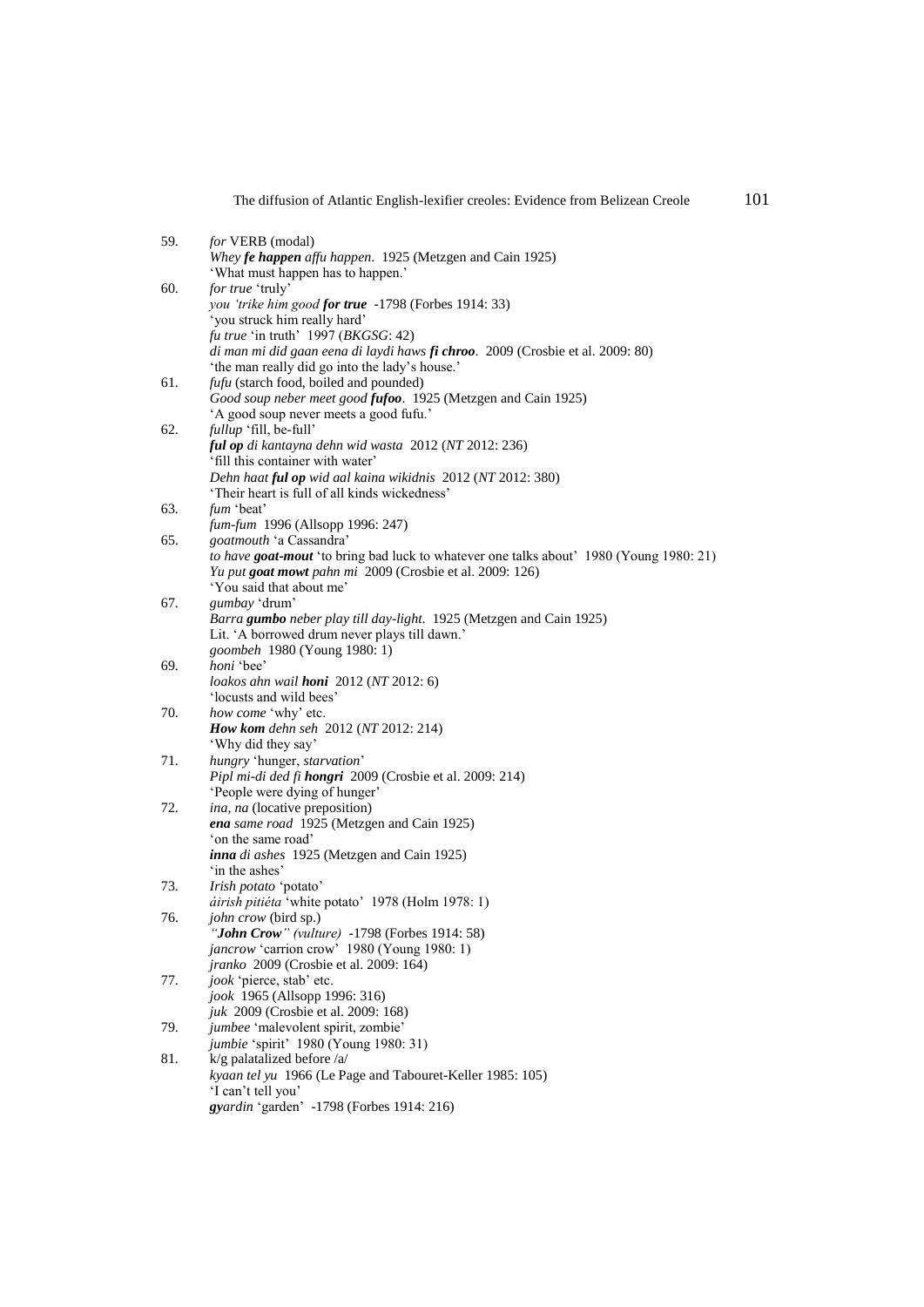| 84.  | kaka 'shit, excrement'                                                                   |
|------|------------------------------------------------------------------------------------------|
|      | caca 'shit' 1980 (Young 1980: 26)                                                        |
| 86.  | kasada 'cassava'                                                                         |
|      | cassada 1883 (Morris 1883: 114)                                                          |
| 87.  | kata 'head-pad'                                                                          |
|      | if yu put wahn kata anda it 2009 (Crosbie et al. 2009: 177)                              |
|      | 'if you put a pad under it'                                                              |
| 89.  | kiba 'cover'                                                                             |
|      | all y hayr kibba y face 1974 (McKesey 1974: 91)                                          |
| 91.  | kokobe 'leper, leprosy'                                                                  |
|      | cacaobay 'a local leprous affection' 1883 (Robertson Gibbs 1883: 181)                    |
| 94.  | kunumunu 'stupid person'                                                                 |
|      | kunu'munu (Hellinger 1973: 134)                                                          |
| 98.  | maga 'thin'                                                                              |
|      | Tiger mauger 1925 (Metzgen and Cain 1925)                                                |
|      | 'The tiger is thin'                                                                      |
|      | dehn mi <b>maaga</b> 1980 (Beck 1980: 433)                                               |
|      | 'they were thin'                                                                         |
|      | maager dog 1980 (Young 1980: 17)                                                         |
|      | 'meagre dog'                                                                             |
| 99.  | magass 'crushed cane'                                                                    |
|      | bagash 'sugar cane byproduct, used as a fertilizer' 2009 (Crosbie et al. 2009: 37)       |
| 100. | married 'marry'                                                                          |
|      | Wai yu noh marid da gyal 2009 (Crosbie et al. 2009: 225)                                 |
|      | 'Why don't you marry that girl'                                                          |
| 104. | <i>me one</i> 'just me'                                                                  |
|      | Fu me turkey da fu me one 1974 (McKesey 1974: 76)                                        |
|      | 'My sweetheart belongs only to me'                                                       |
| 107. | <i>mouth water</i> 'saliva'                                                              |
|      | Mi mowt waata staat tu ron 2009 (Crosbie et al 2009: 236)<br>'My mouth started to water' |
| 109. |                                                                                          |
|      | nasey 'nasty'<br>Bever Dam da wan nasi place 1946 (Donohue 1946: 69)                     |
|      | 'Bever Dam is a nasty place'                                                             |
| 111. | nose hole 'nostril'                                                                      |
|      | Di baybi noaz hoal 2009 (Crosbie et al. 2009: 244)                                       |
|      | 'The baby's nostrils'                                                                    |
| 112. | NP1 for NP2 (possessive N2's N1)                                                         |
|      | Unu da laik salt fi dis werl 2012 (NT 2012: 10)                                          |
|      | 'You are the salt of the earth'                                                          |
| 114. | <i>nufnuf</i> 'many, plenty of'                                                          |
|      | nof nof 'abundance' 2009 (Crosbie et al. 2009: 383)                                      |
| 115. | nyam 'eat; food'                                                                         |
|      | Dawg no nyam dawg. 1925 (Metzgen and Cain 1925)                                          |
|      | 'A dog will not eat a dog.'                                                              |
| 120. | obeah 'kind of magic'                                                                    |
|      | Obeah art 1883 (Robertson Gibbs 1883: 173)                                               |
| 122. | pantap 'on'                                                                              |
|      | an payl dem <b>pan ap</b> a dem myul bak 1978 (Escure 1983: 34)                          |
|      | 'and pile them on the back of their mule'                                                |
| 123. | <i>pass</i> (serialized comparative)                                                     |
|      | pass 1996 (Allsopp 1996: 432)                                                            |
|      | Da fish don paas faiv pong lang taim. 2013 (Decker 2013: 52)                             |
|      | 'The fish was much more than five pounds.'                                               |
|      |                                                                                          |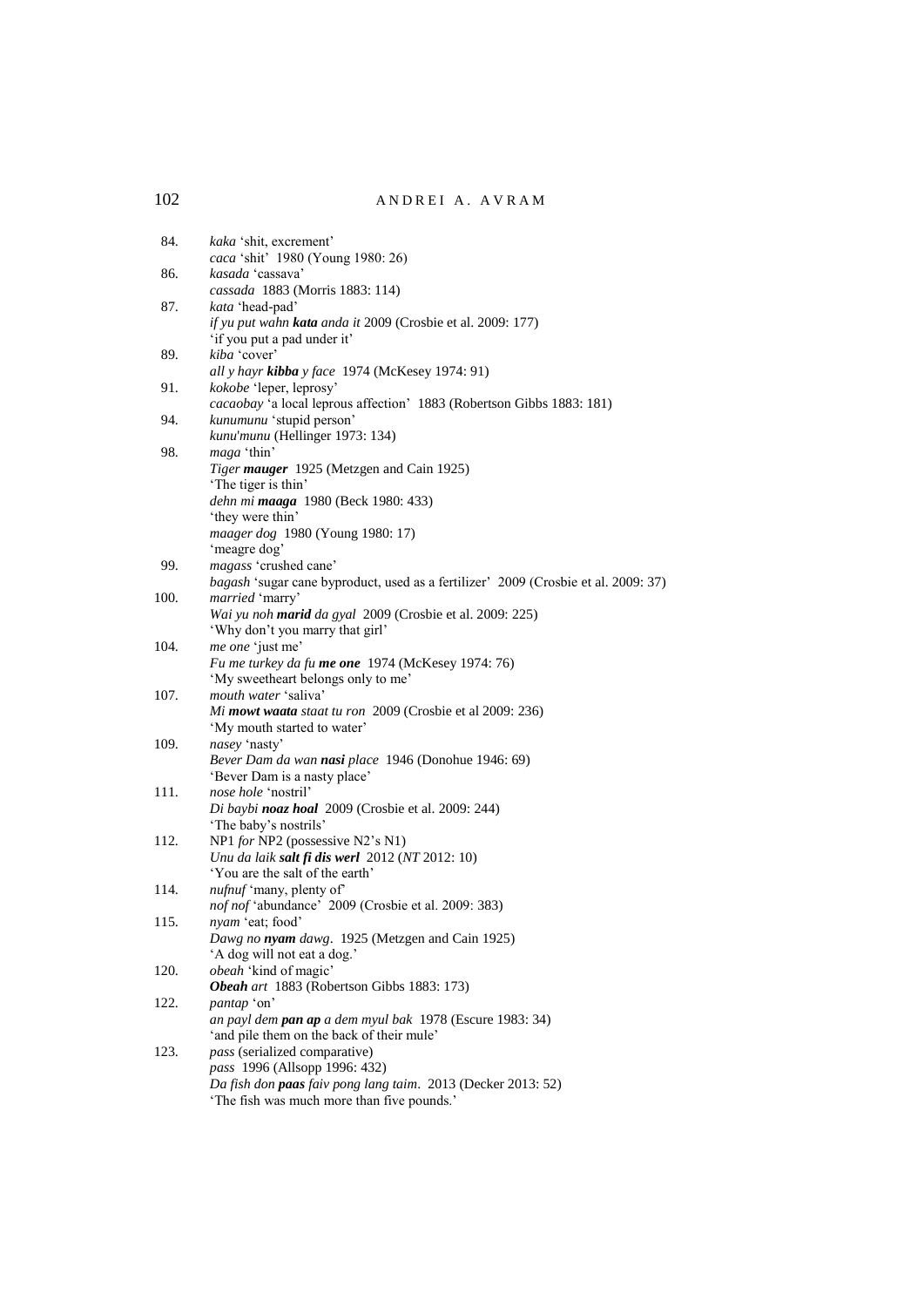| 127. | pikni 'small; child, offspring'                                                      |
|------|--------------------------------------------------------------------------------------|
|      | picney 1883 (Robertson Gibbs 1883: 172)                                              |
| 128. | <i>pinda</i> 'peanut'                                                                |
|      | <i>pindar-nuts</i> 1883 (Morris 1883: 110)                                           |
|      | pinda 2009 (Crosbie et al. 2009: 266)                                                |
| 129. | (make) play '(to have a) party, dance, amusement'                                    |
|      |                                                                                      |
|      | laydiz play eena [] minischri 2012 (NT 2012: 141)                                    |
|      | 'ladies have a party in [a] monastery'                                               |
| 131. | polly 'parrot'                                                                       |
|      | <i>dis pali se</i> 1970 (Le Page and Tabouret-Keller 1985: 110)                      |
|      | 'this parrot said'                                                                   |
| 132. | <i>potapota</i> 'mud; muddy' (Bartens and Farquharson 2012: 184)                     |
|      | poto-poto 1996 (Allsopp 1996: 451)                                                   |
| 133. | rata 'rat'                                                                           |
|      | rata 2009 (Crosbie et al. 2009: 285)                                                 |
| 134. | rockstone 'stone'                                                                    |
|      | rock (s)tone 1883 (Robertson Gibbs 1883: 172)                                        |
|      | raktone 1980 (Young 1980: 1)                                                         |
|      | rakstoan 2009 (Crosie et al. 2009: 283)                                              |
| 135. | (for) sake (of) 'because'                                                            |
|      | seek a intafearing 1970 (Le Page and Tabouret-Keller 1985: 112)                      |
|      | 'because of interfering'                                                             |
|      | sayk a kyaahn kip yu mowt shet 2009 (Crosbie et al. 2009: 301)                       |
|      | 'because you can't keep your mouth shut'                                             |
|      | beks fi sayka dehn 2012 (NT 2012: 468)                                               |
|      | 'angry because of them'                                                              |
| 137  | santapi 'centipede'                                                                  |
|      | Wen santapi stin yu 2009 (Crosbie et al. 2009: 300)                                  |
|      |                                                                                      |
|      | 'When you are stung by a centipede'                                                  |
| 139. | say (complementizer)                                                                 |
|      | a tel unu se breda taiga no ded 1966 (Le Page and Tabouret-Keller 1966: 106)         |
|      | 'I tell you brother Tiger is not dead'                                               |
| 140. | self 'even'; (emphasis)'                                                             |
|      | um av a neks aas self 1987 (Hancock 1987: 320)                                       |
|      | 'He even had another horse'                                                          |
| 143. | soso 'only'                                                                          |
|      | a me de soso taak 1987 (Hancock 1987: 322)                                           |
|      | 'I was merely chatting'                                                              |
|      | dehn gi wi soaso waata 2009 (Crosbie et al. 2009: 326)                               |
|      | 'They gave us only water'                                                            |
| 144. | so te(l) 'until; a long time'                                                        |
|      | nebba caal halligetta big mout sotay you done crass di riba 1974 (McKesey 1974: 103) |
|      | 'Never call an alligator 'big mouth' until you have crossed the river.'              |
|      | mi me so <i>ongri swo tel mi me waan ded</i> 1987 (Hancock 1987: 319)                |
|      | 'I was so hungry, I almost died'                                                     |
| 146. | strong ears/hard ears 'stubbornness'                                                 |
|      | aze-haad 1980 (Young 1980: 5)                                                        |
|      | hard-ears/ears-hard 1996 (Allsopp 1996: 284)                                         |
| 147. | sweet 'tasty; please (v.)'                                                           |
|      | Da joak [] sweet mee 2009 (Crosbie et al. 2009: 340)                                 |
|      | 'That joke made me laugh.'                                                           |
| 148. | sweetmouth 'flattery'                                                                |
|      | shee ga sweet mowt 2009 (Crosbie et al. 2009: 340)                                   |
|      | 'she has a flattering mouth'                                                         |
|      |                                                                                      |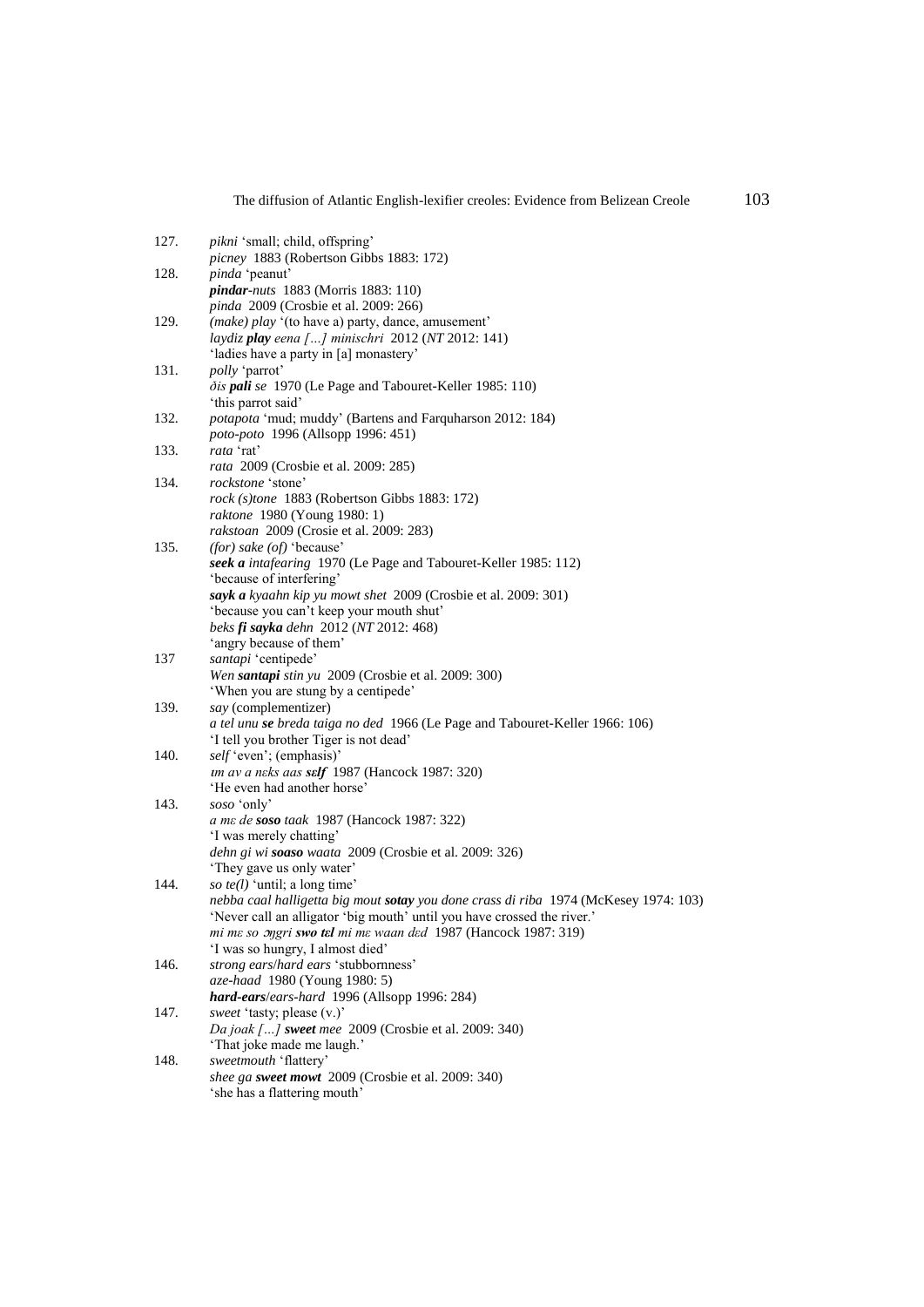| 149. | Takoma 'Anansi's son'                                                                                       |
|------|-------------------------------------------------------------------------------------------------------------|
| 150. | Hatakuma 2009 (Crosbie et al. 2009: 144)<br>tan lek 'be like, resemble'                                     |
|      | Dis ya time no tan laka before' time. 1925 (Metzgen and Cain 1925)                                          |
|      | 'This time is not like former times.'                                                                       |
|      | Dem no stan latk dat 1987 (Hancock 1987: 287)<br>'They're not like that'                                    |
| 151. | tata 'father'                                                                                               |
|      | tata 'Father; term of affection or respect for an elderly person' 1996 (Allsopp 1996: 549)                  |
| 152. | tief 'steal'                                                                                                |
|      | 'e tief piece 1925 (Metzgen and Cain 1925)                                                                  |
| 156. | 'he steals a piece'<br>tother, tara 'other'                                                                 |
|      | John live tara side the canal 1996 (Allsopp 1996: 548)                                                      |
|      | 'John lives on the other side of the canal'                                                                 |
| 158. | <i>ugly</i> 'evil'                                                                                          |
|      | God no like ugly. 1980 (Young 1980: 30)                                                                     |
|      | 'God doesn't like evil.'<br>oagli / woagli 'evil' 2009 (Crosbie et al. 2009: 247)                           |
| 160. | $unu$ (2PL)                                                                                                 |
|      | <i>unu piipl</i> 1966 (Le Page and Tabouret-Keller 1966: 105)                                               |
|      | 'you people'                                                                                                |
| 161. | vex 'be-angry'<br><i>i pa get op beks</i> 1970 (Le Page and Tabouret-Keller 1985: 109)                      |
|      | 'Her pa got up, vexed'                                                                                      |
|      | And no vex with we 1974 (Lord's Prayer)                                                                     |
|      | Lit. 'And do not be angry with us'                                                                          |
| 162. | wari (African board game)                                                                                   |
| 164. | warree 1996 (Allsopp 1996: 589)<br>we (1PL POSS)                                                            |
|      | make we belly full 1974 (Lord's Prayer)                                                                     |
|      | Lit. 'fill our belly'                                                                                       |
| 165. | we (1PL OBL)                                                                                                |
|      | Night catch we -1798 (Forbes 1914: 64)                                                                      |
| 166. | 'Night caught us'<br>WH make 'why'                                                                          |
|      | Weh mek you mout so long? 1980 (Young 1980: 16)                                                             |
|      | 'Why is your mouth so long?'                                                                                |
| 169. | woodslave (lizard sp.)                                                                                      |
|      | wood-slave 1806 (Henderson 1811: 153)                                                                       |
| 172. | yai 'eye'<br>yaiy 2009 (Crosbie et al. 2009: 172)                                                           |
| 173. | yerri 'hear'                                                                                                |
|      | You yerri Bellona blow? 1976 (Beck 1983: 54)                                                                |
|      | 'Did you hear Bellona blow?'                                                                                |
| 174. | all about 'everywhere'                                                                                      |
|      | Ah saach aal bowt fi mi kee 2009 (Crosbie et al. 2009: 296)<br>'I searched everywhere for my keys'          |
| 177. | be (predicative copula)                                                                                     |
|      | dey be mos' goos as free [-1798] (Forbes 1914: 157)                                                         |
|      | 'they are almost as good as free'                                                                           |
| 179. | before time 'formerly'                                                                                      |
|      | Dis ya time no tan laka before' time. 1925 (Metzgen and Cain 1925)<br>'This time is not like former times.' |
|      |                                                                                                             |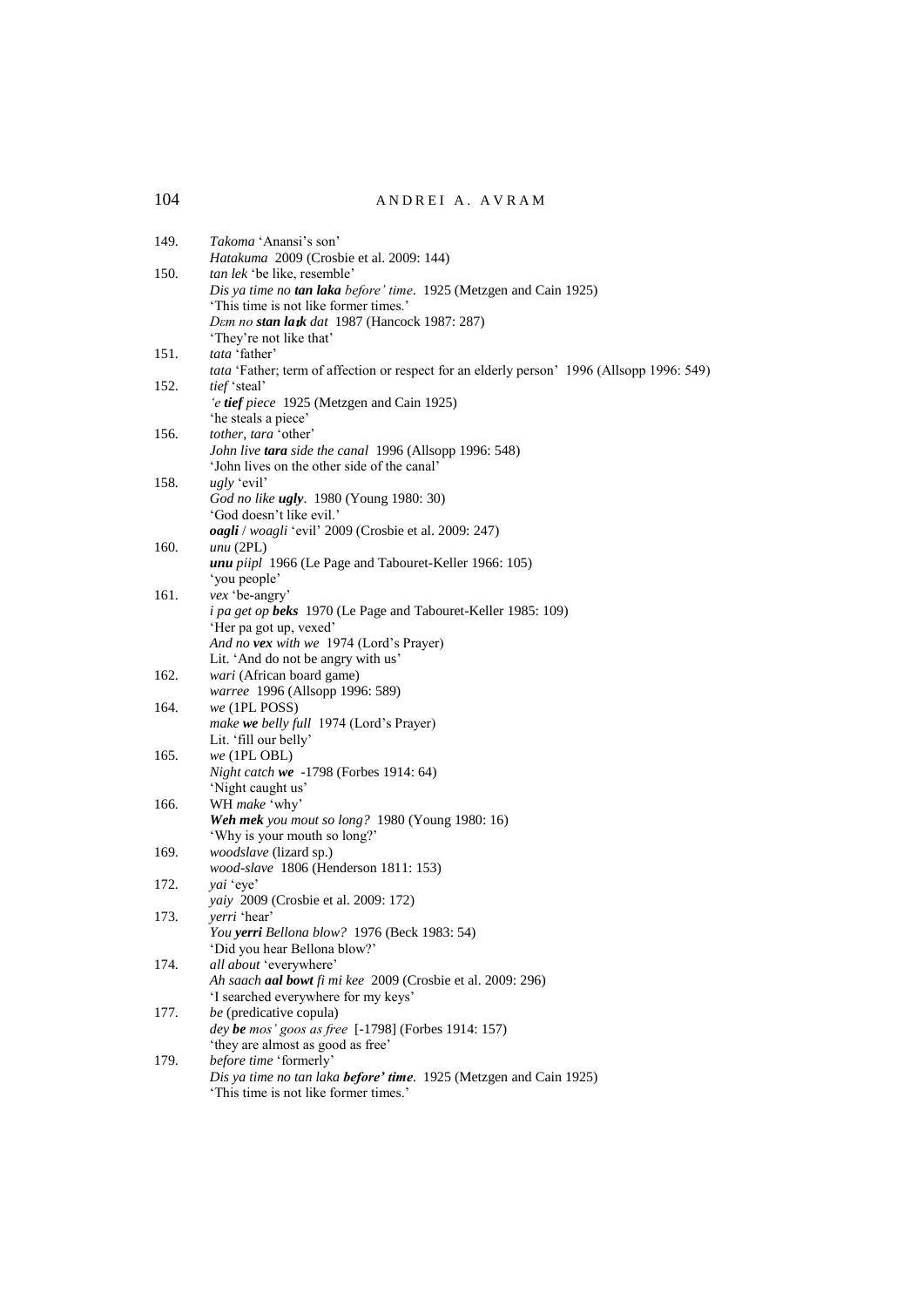| 180. | <i>born</i> 'give birth'                                                                                              |
|------|-----------------------------------------------------------------------------------------------------------------------|
|      | <i>fi di uman baan ih baybi</i> 2009 (Crosbie et al. 2009: 34)                                                        |
|      | 'for the woman to have her baby'                                                                                      |
| 181. | <i>bruck</i> 'break'                                                                                                  |
|      | me bruk rockstone 1957 (Beck 1983: 44)                                                                                |
|      | 'I break stone'                                                                                                       |
|      | Big wo'd no brok man jaw-bone 1980 (Young 1980: 15)                                                                   |
|      | 'Big words don't break a man's jaw'                                                                                   |
| 182. | byandby (adv.) 'soon'                                                                                                 |
|      | <i>I come back to 'dis place for true, by and by -1798 (Forbes 1914: 215)</i>                                         |
|      | 'I'll really come back to this place soon'                                                                            |
|      | Sayv it fu <b>bumbai</b> . 2009 (Crosbie et al. 2009: 69)                                                             |
|      | 'Save it for later.'                                                                                                  |
|      | <i>bam-bye</i> 'presently, soon' 2013 (Decker 2013: 57)                                                               |
| 186. | $da(t)$ (definite article)                                                                                            |
|      | til you done cross da ribber 1950 (Anderson 1958: 99)                                                                 |
|      | 'until you have crossed the river'                                                                                    |
| 187. | dead 'die'                                                                                                            |
|      | ii noa ðat ii weng ded 1966 (Le Page and Tabouret-Keller 1985: 105)                                                   |
| 188. | 'he knows that he will die'<br>dem (3PL)                                                                              |
|      | Dehn di fight fi bigger potato 1932 (Beck 1983: 50)                                                                   |
|      | 'They are fighting for the bigger potato'                                                                             |
|      | deng gaan chap ði planteej 1966 (Le Page and Tabouret-Keller 1985: 104)                                               |
|      | 'they went to clear the scrub'                                                                                        |
|      | dem gaan aal roung 1970 (Le Page and Tabouret-Keller 1985: 106)                                                       |
|      | 'they went all around'                                                                                                |
| 189. | falldown 'fall' (reanalysis)                                                                                          |
|      | fall down ina temptation 1974 (Lord's Prayer)                                                                         |
|      | 'fall into temptation'                                                                                                |
|      | faal dong 2009 (Crosbie et al. 2009: 408)                                                                             |
| 192. | <i>for</i> (infinitive)                                                                                               |
|      | me no know for talk -1798 (Forbes 1914: 45)                                                                           |
|      | 'I don't know how to speak'                                                                                           |
|      | Dawg hab liberty $\mathbf f$ watch gubnor. 1925 (Metzgen and Cain 1925)<br>'A dog has liberty to look at a governor.' |
|      | Wen man got natt'n fo do 1925 (Metzgen and Cain 1925)                                                                 |
|      | 'When a man has nothing to do'                                                                                        |
| 193. | go (future)                                                                                                           |
|      | we go beat dem 'paniar man -1798 (Forbes 1914: 70)                                                                    |
|      | 'we will beat those Spaniards'                                                                                        |
| 194. | <i>got</i> 'have'                                                                                                     |
|      | You got more gall than iguana got! 1924 (Ricketson jr. 1935: 286)                                                     |
|      | 'You have more gall than an iguana has'                                                                               |
|      | Dadi noh ga no moni fi bai mi buk dehn. 2009 (Crosbie et al. 2009: 129)                                               |
|      | 'Daddy doesn't have any money to buy my books.'                                                                       |
|      | Humoch aklak yu gat? 2009 (Crosbie et al. 2009: 26)                                                                   |
|      | 'What time is it?'                                                                                                    |
| 196. | he (resumptive)                                                                                                       |
|      | Jaaji hihn ga big akonk da bank 2014 (Salmon 2014: 91)                                                                |
| 197. | 'That Georgie has a big bank account'<br>$he$ (3sg $OBL$ )                                                            |
|      | wid he -1798 (Forbes 1914: 157)                                                                                       |
|      | 'with him'                                                                                                            |
|      |                                                                                                                       |

The diffusion of Atlantic English-lexifier creoles: Evidence from Belizean Creole 105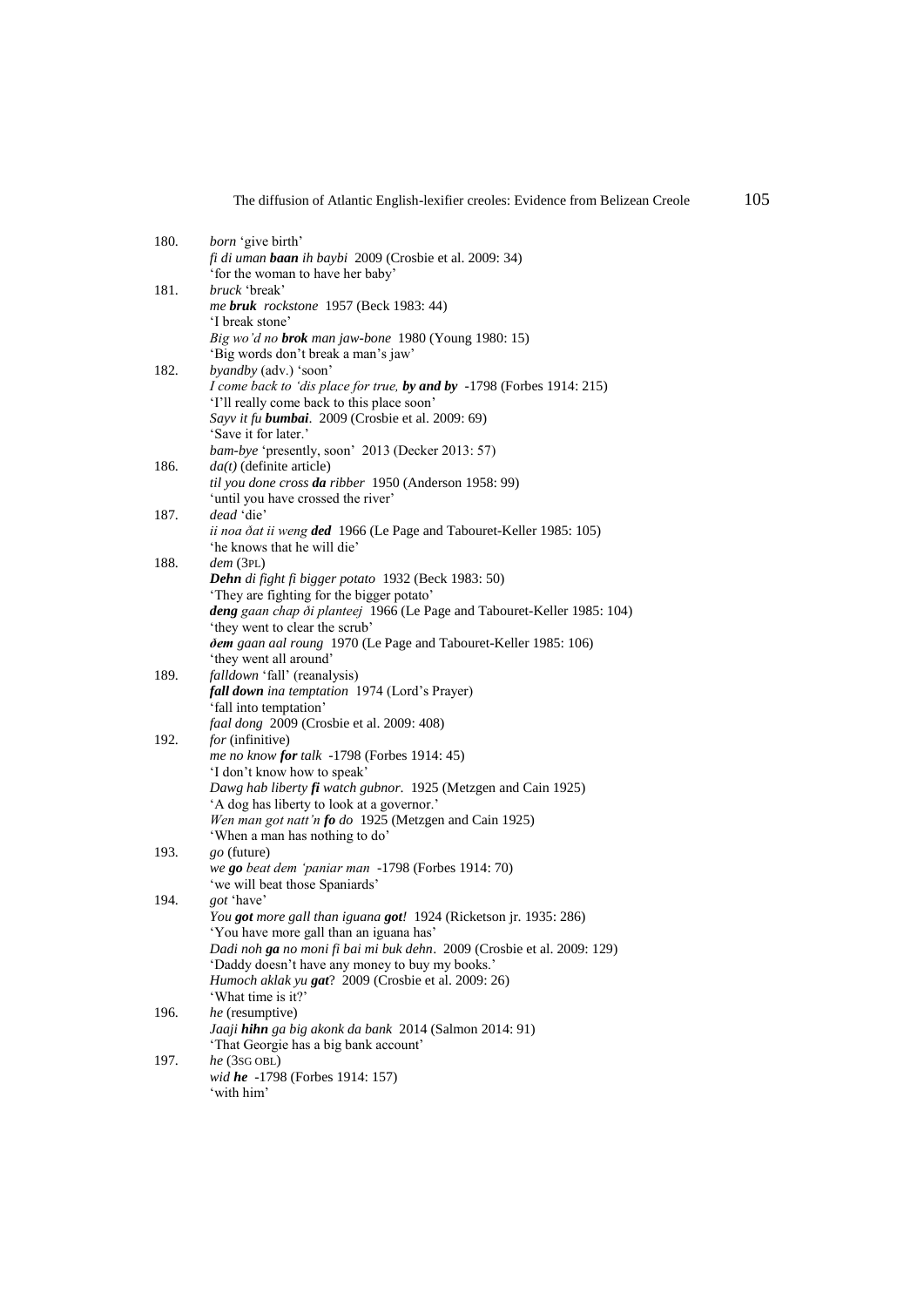| 198. | he (3sg poss)<br><i>No nigger [] wink 'e eye</i> -1798 (Forbes 1914: 74)<br>'No Black will wink his eye'                                 |
|------|------------------------------------------------------------------------------------------------------------------------------------------|
| 199. | $him$ (3sG POSS)<br>um picney white 1883 (Robertson Gibbs 1883: 172)                                                                     |
|      | 'his child is white'                                                                                                                     |
| 200. | him (3SG)<br><b>Hihn</b> noa evriting! 2012 (NT 2012: 646)<br>'He knows everything'                                                      |
| 202. | lili 'little'<br>Lili hatchet 1950 (Anderson 1958: 99)                                                                                   |
|      | 'the small hatchet'                                                                                                                      |
| 203. | little bit 'slightly'<br>Ah di boas lee bit tu moch 2012 (NT 2012: 465)<br>'I boasted slightly too much'                                 |
| 205. | make (causative/imperative)                                                                                                              |
|      | No make I [let me] beat you up? 1980 (Beck 1980: 433)<br>'won't you let me beat you up?'                                                 |
| 206. | make haste 'hurry'<br>mi'ke:s 'hurry up' 1973 (Hellinger 1973: 132)                                                                      |
| 207. | -man (agentive suffix)                                                                                                                   |
|      | huntsman 'hunter' 1806 (Henderson 1811: 57)                                                                                              |
| 208. | me(1sg)<br><b>me</b> nevar see -1798 (Forbes 2014: 23)                                                                                   |
|      | 'I have never seen'                                                                                                                      |
| 209. | $me$ (1sg POSS)                                                                                                                          |
|      | cussin me daddy 1883 (Robertson Gibbs 1883: 171)                                                                                         |
|      | 'cursing my father'                                                                                                                      |
| 211. | more better 'better'<br>unu moa beta dan sohnbadi els 2012 (NT 2012: 492)                                                                |
|      | 'you are better than somebody else'                                                                                                      |
| 212. | most 'almost'                                                                                                                            |
|      | dey mos' same as Maas Steve -1798 (Forbes 1914: 79)                                                                                      |
|      | 'they are almost like Master Steve'                                                                                                      |
| 213. | NP1 NP2 (possessive N1' N2)<br>riber-bottom 1924 (Ricketson jr. 1935: 285)                                                               |
|      | 'the bottom of the river'                                                                                                                |
| 214. | never (negative-completive)                                                                                                              |
|      | <i>i</i> neva sujaredi 1987 (Hancock 1987: 303)                                                                                          |
|      | 'She hasn't (already) sung'                                                                                                              |
| 215. | neba 2009 (Crosbie et al. 2009: 214)<br>$no$ (negator)                                                                                   |
|      | me no know for talk -1798 (Forbes 1914: 45)                                                                                              |
|      | 'I don't know how to speak'                                                                                                              |
| 218. | one (indfinite article)                                                                                                                  |
|      | Bever Dam da wan nasi place 1946 (Donoue 1946: 69)                                                                                       |
|      | 'Bever Dam is a nasty place'                                                                                                             |
| 219. | one time '(at) once'                                                                                                                     |
|      | I go swinge dem out one time -1798 (Forbes 1914: 124)<br>'I'll swing them out at once'                                                   |
|      | wi mi de luk fu rowp wan taim 1978 (Escure 1983: 34)                                                                                     |
|      | 'we were looking for rope once'                                                                                                          |
| 221. | piccaninny 'small; child'                                                                                                                |
|      | Every John-crow believe his own pickaninny white. 1924 (Ricketson jr. 1935: 285)<br>'Every vulture believes its own offspring is white.' |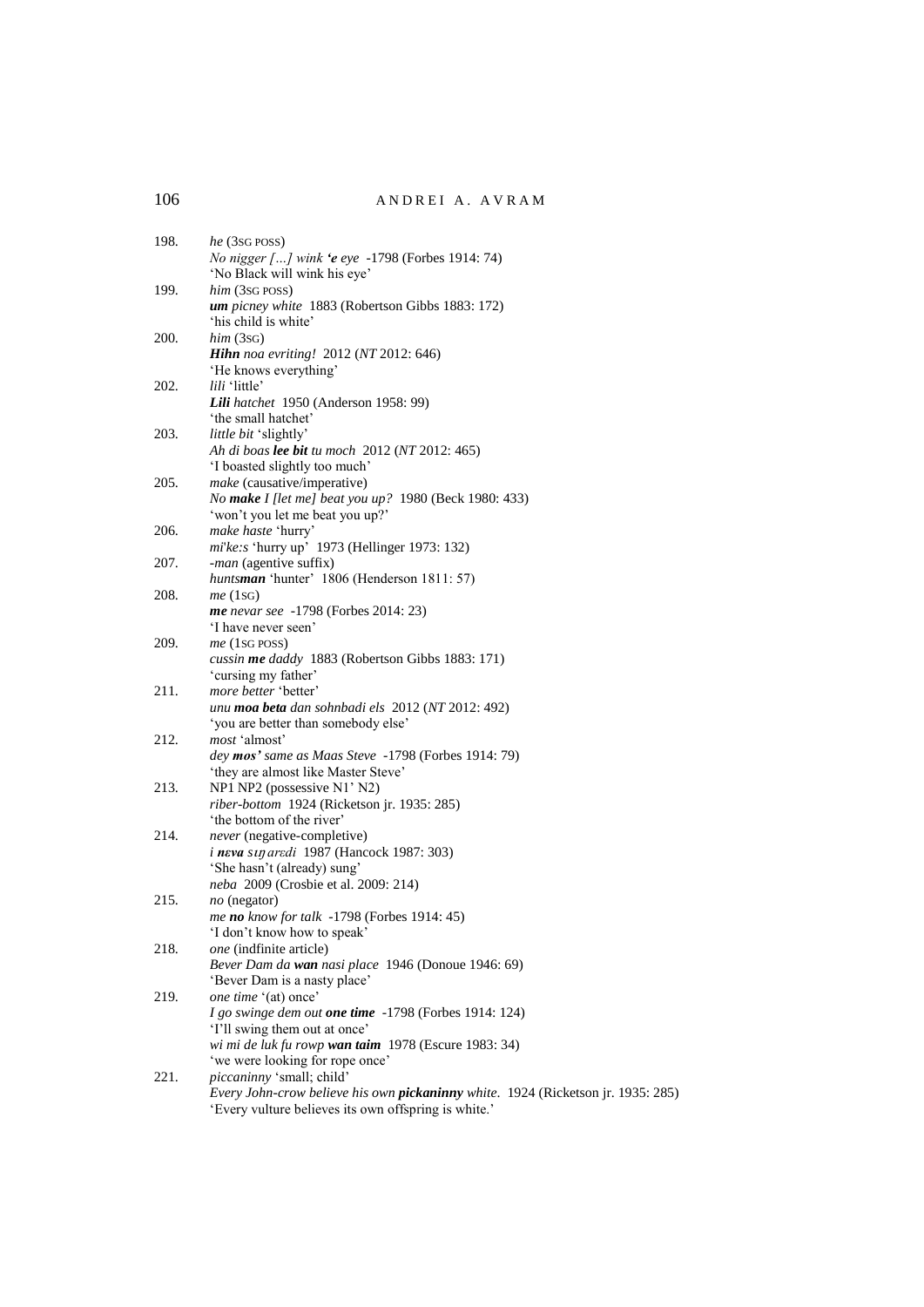| 222. | <i>plenty</i> NOUN 'a lot of'                                           |
|------|-------------------------------------------------------------------------|
|      | <i>Ih teech wi plenty moa ting 2009 (Crosbie et al. 2009: 269)</i>      |
|      | 'He taught us many more things'                                         |
|      | plenty blod kohn fahn owta da palys 2012 (NT 2012: 659)                 |
|      | 'a lot of blood came from out of the place'                             |
| 223. | <i>plenty</i> (postverbal) 'a lot'                                      |
|      | I talk plenty 1980 (Beck 1980: 429)                                     |
|      | 'I talk a lot'                                                          |
| 226. | -side (locative suffix)                                                 |
|      | gens ðis benksaid 1970 (Le Page and Tabouret-Keller 1985: 107)          |
|      | 'against this bank of the river'                                        |
| 227. | sitdown 'sit, reside'(reanalysis)                                       |
|      | ahn help ahn fi sidong op 2009 (Crosbie et al. 2009: 316)               |
|      | 'and help her to sit up'                                                |
| 229. | standup 'stand' (reanalysis)                                            |
|      | Empty crocus-bag kyaa(n't) 'tan up 1980 (Young 1980: 3-4)               |
|      | 'Empty sacks can't stand upright'                                       |
|      | Dehn mi stil di stan op said a di hows. 2009 (Crosbie et al. 2009: 335) |
|      | 'They were still standing beside the house.'                            |
| 234. | <i>throwaway</i> 'throw' (reanalysis)                                   |
|      | Wi gaahn chro weh gyaabij op di road. 2009 (Crosbie et al. 2009: 79)    |
|      | 'We went up te road to dispose of the garbage.'                         |
| 236. | ADJ/VERB too much 'a lot'                                               |
|      | he luve him [] too much [-1798] (Forbes 1914: 68)                       |
|      | 'he loves him [] a lot'                                                 |
| 239. | walkabout 'wander'                                                      |
|      | goh waak bowt Sondeh eevnin. 2009 (Crosbie et al. 2009: 361)            |
|      | 'to make the rounds on Sunday evening.'                                 |
| 240. | we (relativizer)                                                        |
|      | No ebery thin wey got sugar sweet. 1925 (Metzgen and Cain 1925)         |
|      | 'Not everything which has got sugar is sweet.'                          |
| 244. | WH side 'where'                                                         |
|      | wich said 'where?' 1978 (Holm 1978: 52)                                 |
| 246. | WH time 'when'                                                          |
|      | wen taim 'when?' 1978 (Holm 1978: 51)                                   |
| 248. | ZERO (predicative copula)                                               |
|      | um picney white 1883 (Robertson Gibbs 1883: 172)                        |
|      | 'his child is white'                                                    |
| 275. | <i>look out</i> 'take care of'                                          |
|      | Unu mos <b>luk owt</b> fi wan anada $2012$ (NT $2012$ : 503)            |
|      | 'You must take care of one another'                                     |

The total number of diagnostic features recorded in Belizean Creole thus amounts to 141. Of these, the following 15 features are not listed in Crosbie et al. (2009): 13. *bateau* 'boat'; 31. *crapaud* 'frog'; 15. *big eye* 'greed(y); 32. *cunny* 'stealth, cunning, cleverness'; 49. *dohti* 'earth, dirt'; 51. *duppy* 'zombie'; 63. *fum* 'beat'; 69. *honi* 'bee'; 73. *Irish potato* 'potato'; 79. *jumbee* 'malevolent spirit, zombie'; 91. *kokobe* 'leper, leprosy'; 132. *potapota* 'mud; muddy'; 151. *tata* 'father'; 162. *wari* (African board game); 221. *piccaninny* 'small; child'.

A brief comment is in order with respect to the attestations that predate 1900. According to Baker and Huber (2001: 159), the discovery of such attestations "minimizes the effect of later, non-diffusionist cross-influences" between the Atlantic English Creoles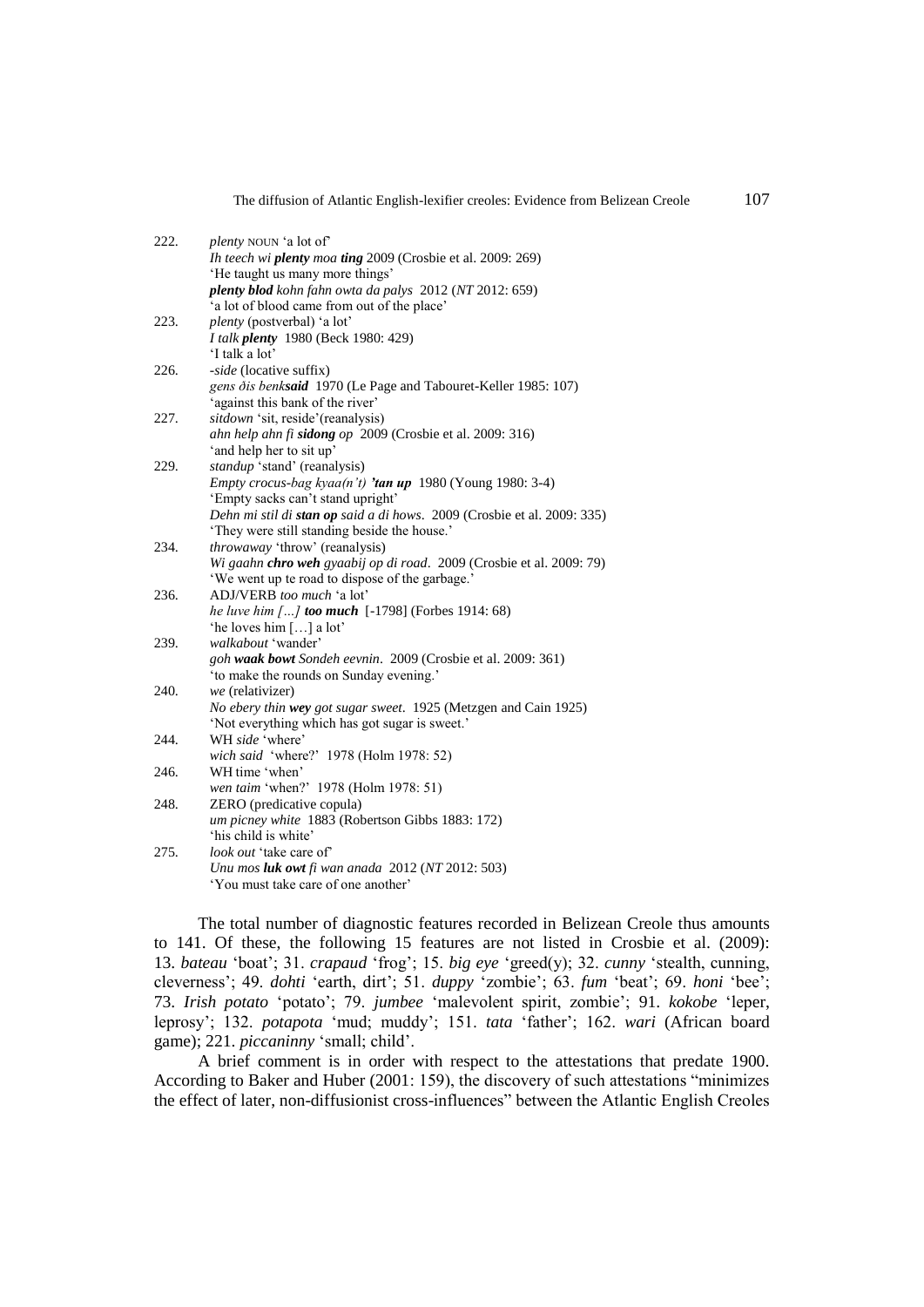"e.g. through the media, modern communication or increased mobility in the  $20<sup>th</sup>$ century". As seen above, although the first records of Belizean Creole date from as early as -1798, only 29 (i.e. 20.5%) out of the 141 diagnostic features found in Belizean Creole are first recorded before 1900. This is a consequence of the fact that attestations of Belizean Creole are found in only four pre-1900 sources (see Henderson 1811, Morris 1883, Robertson Gibbs 1883, and Forbes 1914).

Note, however, that, in spite of the paucity of early records of Belizean Creole, two Atlantic features are, based on current evidence, first attested in this variety. The diagnostic features at issue are 76. *john crow* (bird sp.) and 81. k/g palatalized before /a/, both first recorded in -1798.

A number of diagnostic found in Belizean Creole must have been in use considerably earlier than the date of their first attestations. This is, for instance, the case of the African-derived lexical items. Out of a total of 19, only 3 have pre-1900 attestations. The remaining 16 are all first recorded after 1925: 7. *Anancy* (folktale character); 45. *dokunu*/*dukna* (kind of starchy food); 49. *dohti* 'earth, dirt'; 51. *duppy* 'zombie'; 61. *fufu* (starch food, boiled and pounded); 63. *fum* 'beat'; 67. *gumbay* 'drum'; 77. *jook* 'pierce, stab, etc.'; 79. *jumbee* 'malevolent spirit, zombie'; 87. *kata* 'head-pad'; 115. *nyam* 'eat; food'; 132. *potapota* 'mud; muddy'; 143. *soso* 'only'; 149. *Takoma* 'Anansi's son'; 160. *unu* (2PL); 162. *wari* (African board game);

Also, as is the case of other Atlantic English-lexified pidgins and creoles, feature 84. *kaka* 'shit, excrement' must have been in use earlier than the date of its first attestation. Presumably, as put by Baker (1999: 330), "many authors and publishers would formerly have considered this word too vulgar to print".

### **4. Belizean Creole and other English-lexifier pidgins and creoles**

Baker and Huber (2001: 171, Figure 5) show the absolute number of diagnostic features in the Atlantic varieties considered. With a total of 141 features, Belizean Creole ranks lower than Jamaican, Krio and West African Pidgin English, but higher than Kittitian, Suriname<sup>3</sup>, Gullah and Bajan.

According to Baker and Huber (2001: 171), "a fundamental difference between the Atlantic and Pacific varieties" is that "the absolute number of features in the latter is generally lower, with the average in the Atlantic being more than twice as high than that in the Pacific". The average number of diagnostic features in Atlantic varieties is 145.4, but only 63.3 in the Pacific ones (Baker and Huber 2001: 171). With an absolute number of 141 features, Belizean Creole is therefore below the average for the Atlantic Englishlexifier pidgins and creoles considered by Baker and Huber (2001),

The absolute number of world-wide features attested in Belizean Creole is 44. Table 1 compares the distribution of world-wide features in the Atlantic English-lexifier varieties<sup>4</sup> considered by Baker and Huber (2001: 171) and in Belizean Creole:

<sup>&</sup>lt;sup>3</sup> The creoles of Suriname are treated as "a single entity" by Baker and Huber (2001: 161).

<sup>&</sup>lt;sup>4</sup> Abbreviations used in Tables 1 and 2: BEL = Belizean Creole; BJN = Bajan; GUL = Gullah; JAM = Jamaican; KRI = Krio; SKI = Kittitian; SRN = Suriname; WAF = West African Pidgin English.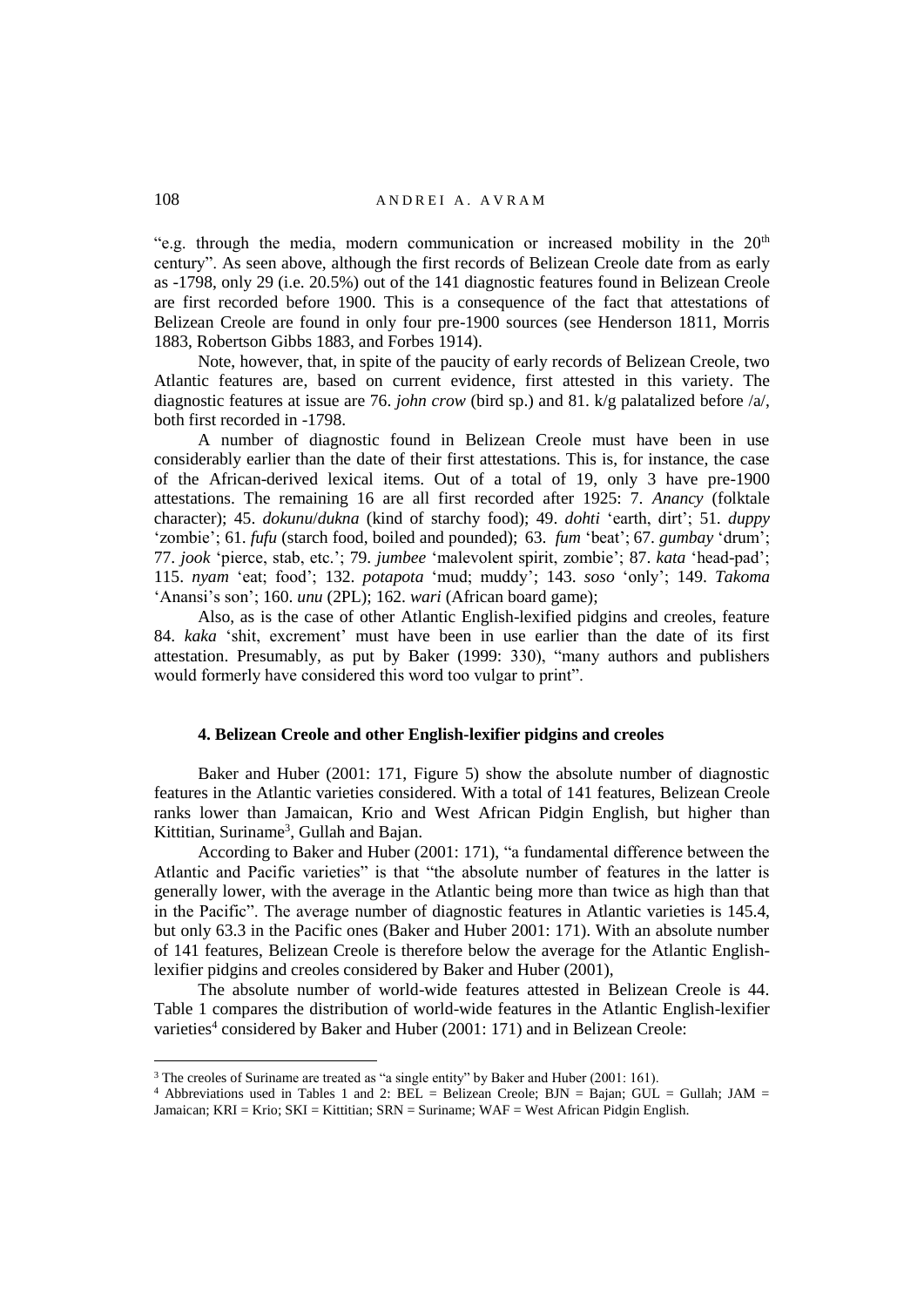The diffusion of Atlantic English-lexifier creoles: Evidence from Belizean Creole 109

| <b>Table 1.</b> World-wide features |  |  |  |  |  |                                         |                                         |    |
|-------------------------------------|--|--|--|--|--|-----------------------------------------|-----------------------------------------|----|
|                                     |  |  |  |  |  | 44.5 36.0 38.0 52.5 42.0 63.0 63.0 44.2 | SRN BJN SKI JAM GUL KRI WAF Average BEL | 44 |

Belizean Creole thus would fall within the range of Atlantic varieties (from 36.0 to 63.0), slightly below the average. Table 2 illustrates the proportion of world-wide features in the Atlantic varieties considered by Baker and Huber (2001: 172) and in Belizean Creole:

| <b>Table 2.</b> Percentage of world-wide features |  |  |  |  |  |  |                                                                                       |      |
|---------------------------------------------------|--|--|--|--|--|--|---------------------------------------------------------------------------------------|------|
| <b>SRN</b>                                        |  |  |  |  |  |  | <b>BJN SKI JAM GUL KRI WAF Average BEL</b><br>33.2 30.9 28.4 28.8 34.6 35.4 41.6 33.3 | 31.2 |

Belizean would be again situated within the range of Atlantic varieties (from 28.4 to 41.6), below the average. According to Baker and Huber (2001), the relatively low percentage of world-wide features in the Atlantic pidgins and creoles is generally indicative of varieties spoken in territories in which there were population movements<sup>5</sup> (see also section 5).

In light of the above, it may be concluded that Belizean Creole exhibits characteristics typical of the Atlantic English-lexifier Creoles in terms of the distribution of diagnostic features.

### **5. Affinities of Belizean Creole with Jamaican and Miskito Coast Creole**

Diagnostic features are also relevant to the assessment of the historical links between specific Atlantic English-lexifier creoles. Their distribution thus supplements historical evidence on e.g. colonization, demographics, the origin of slaves, and migration patterns.

It is well known that "as England's largest and economically most important island in the West Indies, Jamaica became the "metropolis" for the smaller British settlements in the Western Caribbean" (Holm 1989: 467). Given that Jamaica "sent people of African descent to most of the other places where  $WECCs<sup>6</sup>$  are spoken" (Bartens and Farquharson 2012: 187), from the point of view of the diffusion of Atlantic English-lexifier creoles, Jamaican is therefore "the most important variety in the area" (Holm 1989: 467).

British logwood settlements were established in what is today Belize in the 1670s. These settlers, known as the "Bay Men" were expelled by the Spanish in 1730 and 1754, when they joined the so-called "Shore Men" on the Miskito Coast, in what is today Honduras (Holm 1989: 477). After a military defeat by the Spaniards in 1786 and a peace treaty between Britain and Spain in 1787, some British 2,000 colonists and their slaves

<sup>&</sup>lt;sup>5</sup> In varieties having developed to a large extent independently, the percentage of world-wide features is significantly higher: thus, the average is 66.6% for the six Pacific varieties considered by Baker and Huber (2001: 173).

 $6$  WCECs = Western Caribbean English-lexifier Creoles.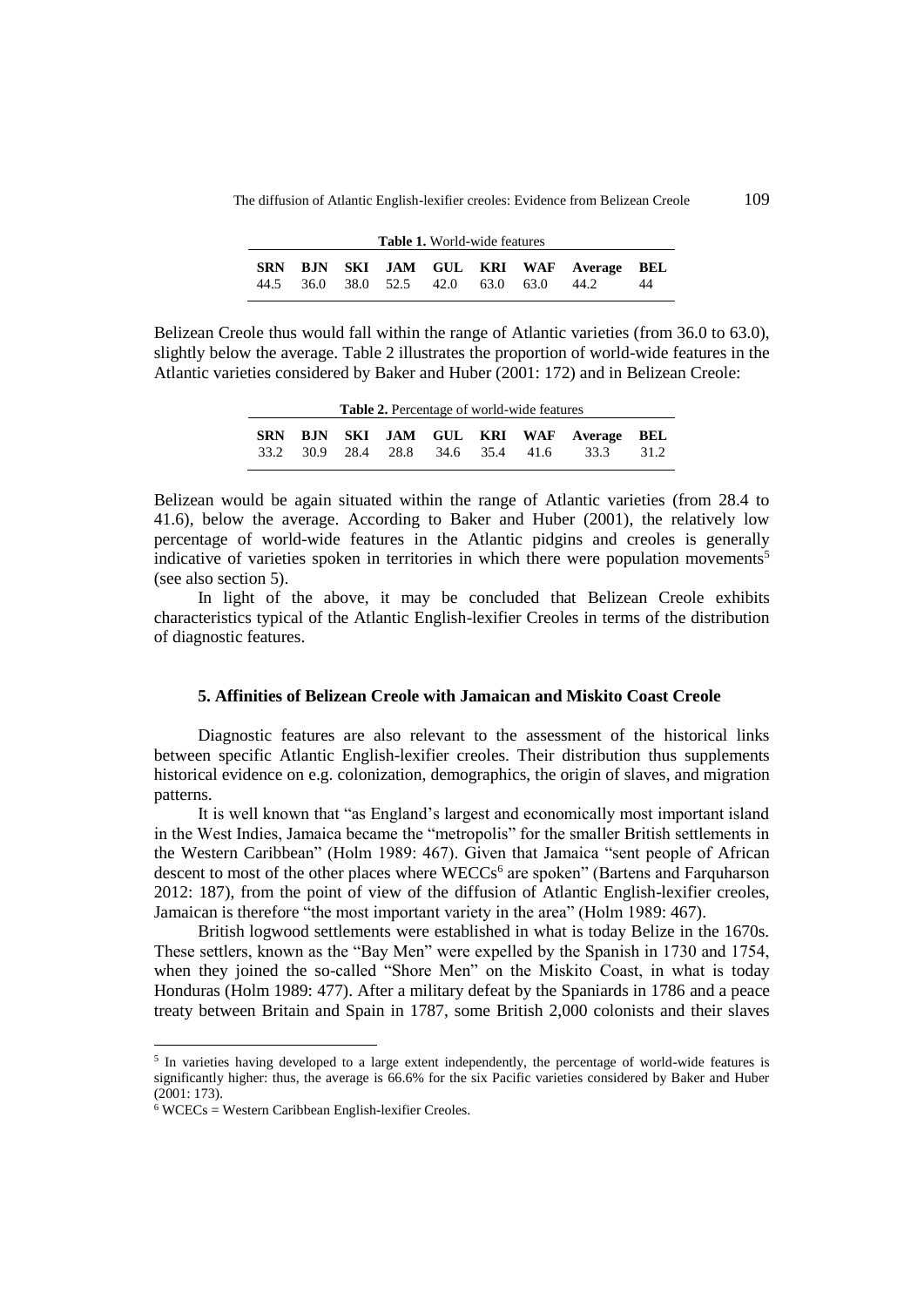emigrated from the Miskito Coast and settled in the Belize River area (Holm 1989: 477, Bartens and Farquharson 2012: 171).

The socio-historical background outlined above points to historical-linguistic relationships between Belizean Creole, on the one hand, and Jamaican and Miskito Coast Creole, on the other hand. This is confirmed by the number of diagnostic features shared by Belizean Creole with Jamaican<sup>7</sup> and respectively Miskito Coast Creole<sup>8</sup>:

**Table 3.** Diagnostic features shared by Belizean Creole with Jamaican and Miskito Coast Creole

| <b>Varieties</b>           | <b>Number of features</b> |
|----------------------------|---------------------------|
| <b>BEL</b> with <b>JAM</b> | 126                       |
| <b>BEL</b> with MCC        | 99                        |

However, as shown by Baker (1999: 337), measuring the affinity between individual varieties must go beyond the mere comparison of shared features, given the differences in the quantity and quality of data available for each variety. Affinity can be determined with the statistical method used by Baker (1999: 337). First, the number of diagnostic features a pair of varieties would share if the distribution of these were random is calculated. The formula can be stated as follows:  $N_i \times N_j / N_t$  (where  $N_i =$  number of features in variety<sub>i</sub>,  $N_j$  = number of features in variety<sub>i</sub>, and  $N_t$  = total number of features considered). Second, the result obtained is deducted from the actual number of diagnostic features shared. This shows whether the number of the shared features is more or less than predicted by a random distribution. A high positive value for the difference between the actual and the predicted number of shared features indicates relatedness. This method<sup>9</sup> can therefore be applied to the quantification of the affinities between Belizean Creole and other Atlantic English-lexifier Creoles which have influenced it. Since all three are Atlantic varieties, the base taken into account should consist of the 173 Atlantic and the 75 world-wide features of Baker and Huber (2001), i.e. a total of 248. The results are set out in Table 4:

| <b>Table 4.</b> Allillities of Belizeall Creole with Jamaican and Miskito Coast Creole |           |                  |                   |  |
|----------------------------------------------------------------------------------------|-----------|------------------|-------------------|--|
| Varieties                                                                              | Actual    | <b>Predicted</b> | <b>Difference</b> |  |
| BEL and JAM<br>BEL and MCC                                                             | 126<br>99 | 87.3<br>50.4     | 38.7<br>48.6      |  |

**Table 4.** Affinities of Belizean Creole with Jamaican and Miskito Coast Creole

As can be seen, for both pairs, i.e. Belizean Creole and Jamaican and respectively Belizean Creole and Miskito Coast Creole, high better-than-random scores obtain. These reflect the strong influence of both Jamaican and Miskito Coast Creole on Belizean Creole.

<sup>&</sup>lt;sup>7</sup> Including five features, which do not figure among those attested in this variety according Baker and Huber (2001: 197-204). For the relevant attestations see Avram (2003, 2004 and 2015a).

<sup>8</sup> Data from Holm (1978).

<sup>&</sup>lt;sup>9</sup> The method was first used by Baker (1999).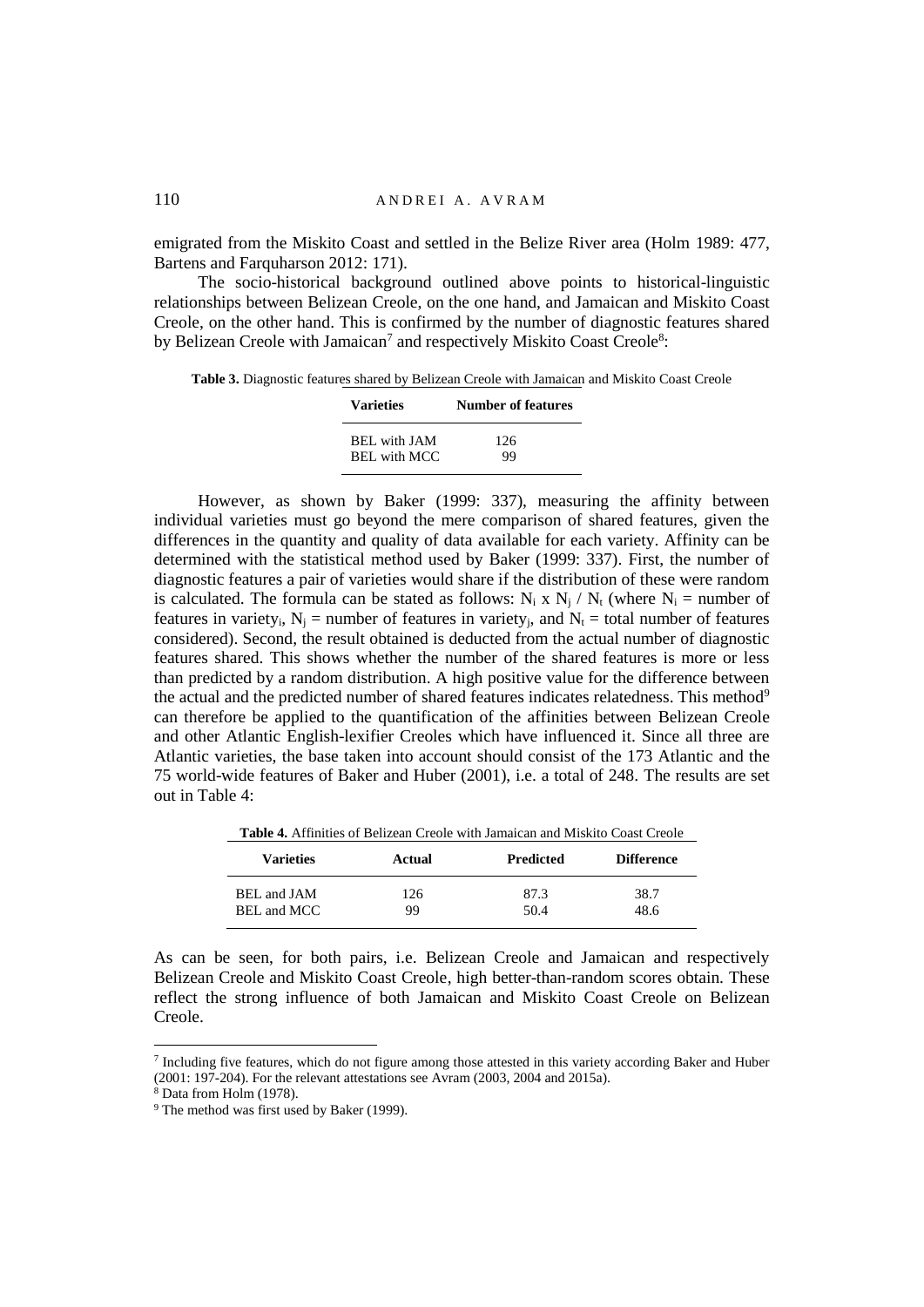The diffusion of Atlantic English-lexifier creoles: Evidence from Belizean Creole 111

#### **6. Discussion of selected features**

As mentioned in section 3, the diagnostic features attested in Belizean Creole include 19 lexical items which can be traced to African languages $10$ . These are listed in Table 5 below:

| <b>Table 5.</b> Lexical items from African languages |  |
|------------------------------------------------------|--|
|------------------------------------------------------|--|

| <b>Feature</b>                                    | Origin                               |
|---------------------------------------------------|--------------------------------------|
| 7. <i>Anancy</i> (folktale)                       | Akan / Guang / Gbe                   |
| 45. dokuna/dukna                                  | Akan / Guang / Sefwi                 |
| 51. <i>duppy</i> 'zombie'                         | Akan                                 |
| 149. Takoma 'Anansi's son'                        | Akan                                 |
| 162. <i>wari</i> (African board game)             | Akan                                 |
| 49. <i>dohti</i> 'earth, dirt'                    | Akan / Igbo / Yoruba / Kikongo       |
| 132. <i>potapota</i> 'mud; muddy'                 | Akan                                 |
| 91. kokobe 'leper, leprosy'                       | Akan / Mande                         |
| 61. <i>fufu</i> (starch food, boiled and pounded) | Atlantic / Bantu / Kru / Kwa / Mande |
| 77. jook 'pierce, stab, etc.'                     | Fula                                 |
| 115. $(n)$ vam 'eat; food'                        | Atlantic                             |
| 9. bakra 'European, white person'                 | Efik / Ibibio                        |
| 120. <i>obeah</i> 'kind of magic'                 | Efik / Ibibio                        |
| 143. $soso$ 'only'                                | Igbo                                 |
| 160. <i>unu</i> (2PL)                             | Igbo                                 |
| 63. <i>fum</i> 'beat'                             | <b>Ijo</b>                           |
| 67. gumbay 'drum'                                 | Kikongo                              |
| 79. jumbee 'malevolent spirit, zombie'            | Kikongo / Kimbundu                   |
| 87. kata 'head-pad'                               | Bantu                                |

The occurrence of these features confirms the important lexical contribution of the Gold Coast, i.e. the languages of the Akan and Gbe clusters, to the Atlantic Englishlexifier Creoles<sup>11</sup> as well as of languages, such as Efik, Ibibio, Igbo, contiguous or geographically proximate to the Gold Coast. The contribution of the Atlantic, Mande and Bantu languages is also reflected. However, several remarks are in order with respect to these lexical Africanisms. First, as noted by Parkvall (2000: 154), neither "the preponderance of […] Akan" nor "the widespread 2pl pronoun /unu/ […] from Igbo" are "compatible with any known or reconstructed demographical dominance of these two groups". Second, these lexical Africanisms most probably did not emerge *in situ*. Indeed, as put by Bartens and Farquharson (2012: 187), "it seems extremely unlikely that slaves from diverse ethnolinguistic backgrounds […] would all independently adopt the same African word for the same concept". Rather, their occurrence "is highly suggestive of diffusion from Jamaica" because it is "far more likely that the word[s] in question [were] in general use in one territory that participated in the settlement of others" (Bartens and Farquharson 2012: 187). As already mentioned in section 5, the territory at issue is

<sup>&</sup>lt;sup>10</sup> For their etyma the reader is referred to Allsopp (1996), Aceto (1999), Baker (1999), Bartens and Farquharson (2012), Farquharson (2012).

<sup>11</sup> See e.g. Aceto (1999) and Parkvall (2000: 109-112).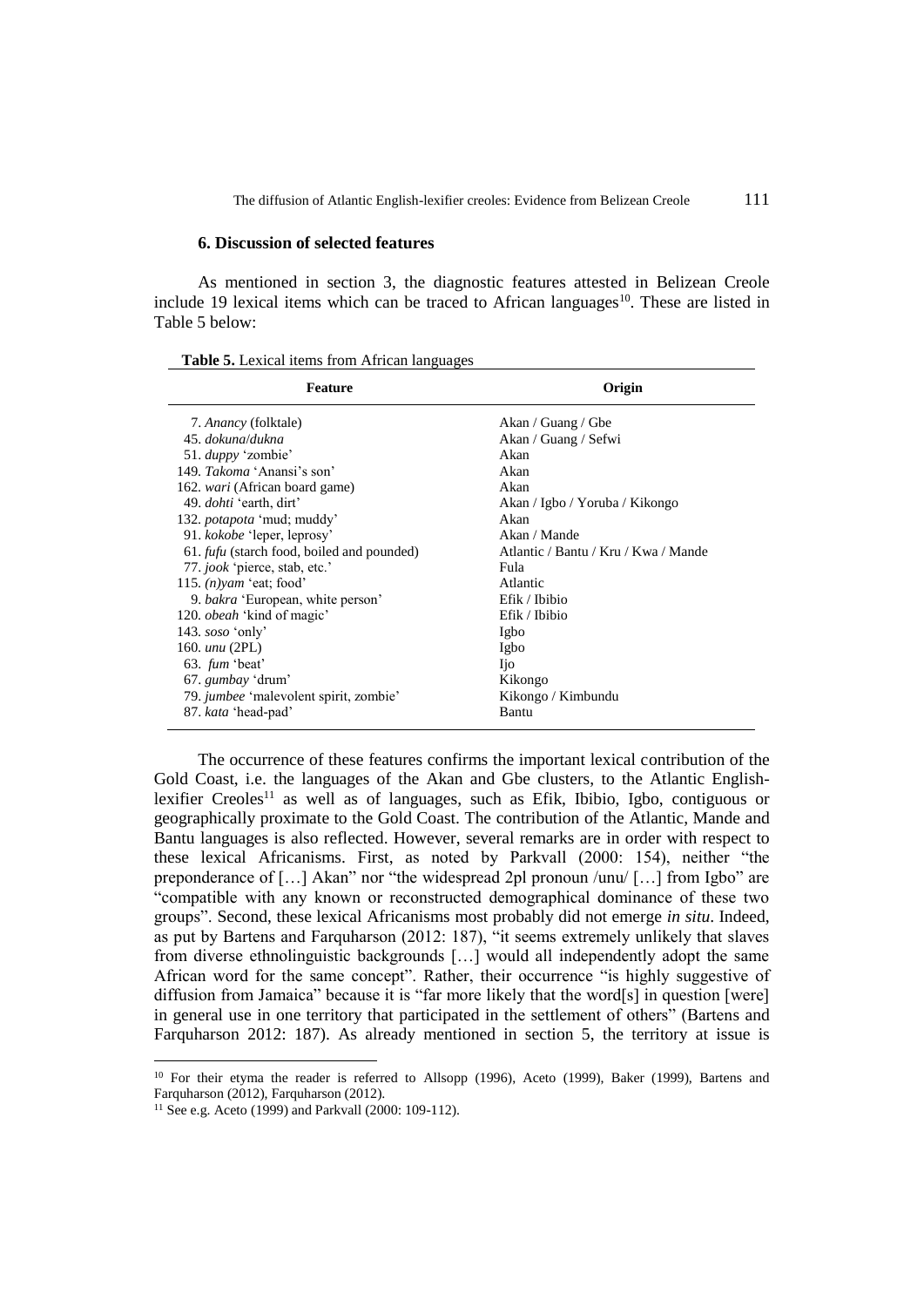Jamaica. Unsurprisingly, all the 19 lexical Africanisms found in Belizean Creole are also recorded in Jamaican (Baker and Huber 2001: 197-201) as well as in Miskito Coast Creole (Holm 1978: 1-53).

The same African substratal input is also reflected in the following calques<sup>12</sup>: 15. *big eye* 'greed(y)' from Akan and/or Igbo, 8. *bad mouth* 'speak ill of, curse' from Mande, and 48. *doormouth* 'threshold' from Mande and/or Yoruba<sup>13</sup>. As in the case of the lexical items of African origin, it is extremely likely that these calques were diffused from Jamaican, i.e. they are not independent developments *in situ*<sup>14</sup>. Such cases are therefore instances of indirect idiomatic calques<sup>15</sup>.

Three other diagnostic features recorded in Belizean Creole are believed by some authors to be calques from African languages. Thus, Allsopp (1980: 91, and 1996: 221) traces feature 55. *eyewater* 'tear' to Igbo and/or Yoruba. Mande and/or Igbo sources have been suggested by Allsopp (1996: 392) for 107. *mouth water* 'saliva'. For 148. *sweetmouth* 'flattery' the sources mentioned by Alleyne (1980: 116), Holm (1992: 191) and Allsopp (1996: 542) include Akan, Gã, Igbo, Vai and Yoruba. According to Alleyne (1980: 114), for instance, "there are many lexemes in Afro-American dialects which reveal a labeling pattern whereby objects are named in terms of an association between two primary objects". However, compounds which are structurally similar to *eyewater* are also found in other pidgins and creoles (Holm 2000: 104, Parkvall and Baker 2012: 237), with different substrate languages. According to Holm (2000: 104), "such compounds may have resulted from a universal strategy for expanding a Pidgin vocabulary to fill lexical gaps". Parkvall (2000: 113), explicitly mentions *eyewater* as a word "that could predictably be invented on the spot by anybody not knowing any other word", and notes that this is typically done by lexicalizing semantically transparent compounds. Parkvall (2000: 113) therefore recommends caution since "much of what may be look African in Creole semantics may therefore well be but an indirect manifestation of former Pidginhood". The same may hold for feature 107. *mouth water* 'saliva' as well. As for 148. *sweetmouth* 'flattery', this may be an illustration of the fact that "some metaphors [...] are so obvious that they may be expected to turn up by coincidence or 'reinvention'" (Cassidy 1971: 215). Finally, according to Parkvall and Baker (2012), two other diagnostic features found in Belizean Creole may be idiomatic calques. These are 50. *dry eye* 'boldness' is also a potential idiomatic calques, of "UNKNOWN ORIGIN" (Parkvall and Baker 2012: 236) and 66. *goatmouth* 'a Cassandra', for which "no African […] source [...] has yet been found".

Three French-derived Atlantic features are found in Belizean Creole: 13. *bateau* 'boat', 31. *crapaud* 'frog', and 99. *magass* 'crushed cane'. Rather surprisingly, feature 31. *crapaud* 'frog' is not found in either Jamaican Creole or Miskito Coas Creole, even though Allsopp (1996: 175) states that this word for 'frog' "is the term in widest folk use in CE [= Caribbean English]". Only one Atlantic feature of Spanish origin is attested in

<sup>12</sup> See also Avram (2013, 2017).

<sup>&</sup>lt;sup>13</sup> For their possible sources see Parkvall and Baker (2012).

<sup>14</sup> See also Avram (2017: 20).

<sup>&</sup>lt;sup>15</sup> Which include "items diffused via transplanted creoles" (Avram 2017: 20).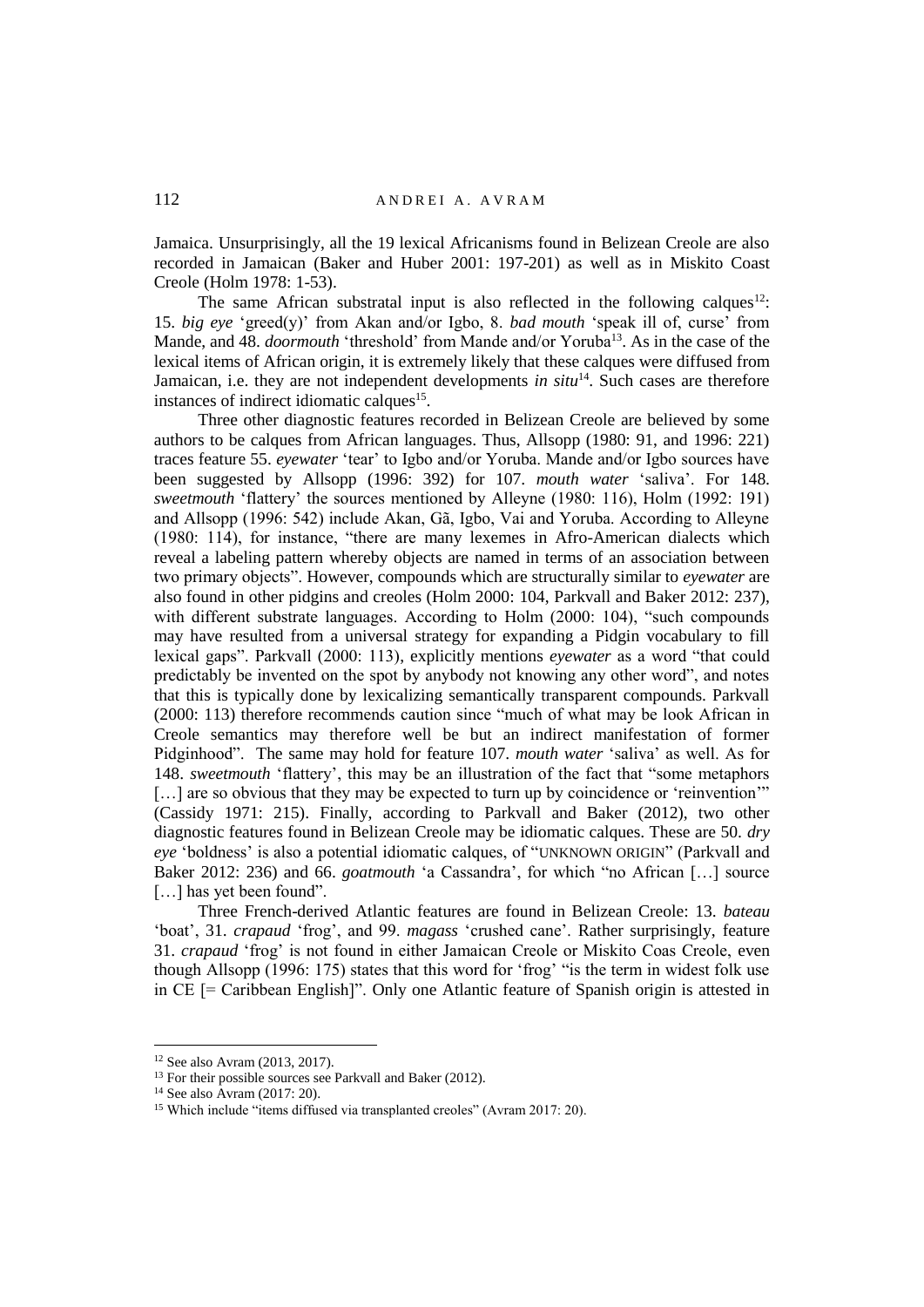Belizean Creole: 133. *rata* 'rat'. Two world-features of Portuguese origin are recorded in Belizean Creole: 127. *pikni* 'small; child, offspring' and 221. *piccaninny* 'small; child'.

Several forms appear to be restricted to specific registers or contexts, are obsolete or are perhaps no longer used. One such feature is 22. *bra* 'brother', which is nowadays "used only in folk tales" (Crosbie et al. 2009: 62). The two variants of 194. *got* 'have', *gat* and *ga* are in (quasi) complementary distribution: according to Crosbie et al. (2009: 122), the former is a "conditioned variant often used clause final or before words beginning with a vowel". As for 9. *bakra* 'European, white person', Robertson Gibbs (1883: 171) comments that "it was once more generally their [= locals] habit to call the white folks" *Buckras*. Similarly, Donohue (1946: 65) writes that "until recently a white man was called "Backra" by his colored friends". Feature 128. *pinda* 'peanut' is found in Belizean Creole, but Crosbie et al. (2009: 189) specify that this form is "archaic" and it is losing out to *peenots* < English *peanuts*. Note, incidentally, that the form *pindar nuts* recorded by Morris (1883: 110) appears to be a hypercorrect variant, lit. 'peanut nuts', possibly via contamination with English *peanuts*. Consider next 91. *kokobe* 'leper, leprosy'. Its only attestation in Belizean Creole dates from 1883 (Robertson Gibbs 1883: 181), and the word has apparently fallen out of use. Similarly, 221. *piccaninny* 'small; child' is not used anymore, being replaced with 127. *pikni* 'small; child, offspring'. This occurs even in proverbs: compare *Every John-crow believe his own pickaninny white*. 1924 (Ricketson jr. 1935: 285) with *Ebry jancrow tink e pikni white* (Young 1980: 1).

As shown in section 3, feature 7. *Anancy* (folktale character) has a number of variants. Some of these, *Anaansi* and *Anansi*, are quite close to the etymon: Akan *anànse* 'spider' and/or Ewe-Gbe *anánse* 'spider', Guang *ananse* (Allsopp 1996: 29, Baker 1999: 318, Bartens and Farquharson 2012: 179). Others preserve the etymological word-initial /a/, but this is preceded by /h/: *Hanaansi*, *Hanaasi*, *hanansi*, *Hanasse*. Finally, the variant *nansi* exhibits apheresis of etymological /a-/. As for feature 149. *Takoma* 'Anansi's son', etymologically from Akan *ntikúma* 'small spider', the Belizean Creole form *Hatakuma* exhibits a non-etymological /a/, additionally preceded by /h/. Note that the addition in word-initial position of a (non-etymological) /h/ is also attested in other Belizean Creole words, of various origins, such as *haligeta* 'alligator', *hamadili* 'armadillo', *hambrelo* '(archaic) umbrella', *hoa*<sup>16</sup> 'owe' (see the corresponding entries in Crosbie et al. 2009).

Some variants of several forms reflect earlier pronunciations<sup>17</sup>. For instance, [b] for etymological /v/ (see also Baker 1999: 317) is illustrated by 89. *kiba* 'cover': the Belizean Creole variant *kiba*, from dialectal English *kiver* 'to cover', is now "archaic" (Crosbie et al. 189), whereas its more frequent counterpart *kova*, from English *cover*, preserves the etymological /v/. Similarly, in the case of feature 214. *never* (negative-completive), Crosbie et al. (2009: 214) that the variant *neba* is "archaic", the modern one being *neva*. Other variants reflect the deletion of /s/ in onset clusters, typical of Atlantic Englishlexifier pidgins and creoles<sup>18</sup>. For 134. *rockstone* 'stone' the various early sources for Belizean Creole use spellings such as <raktone> or <rak(s)tone>. Similarly, in 150. *tan* 

<sup>&</sup>lt;sup>16</sup> In the orthography used in Crosbie et al. (2009)  $\langle$ oa $\rangle$  stands for [əʊ].

<sup>&</sup>lt;sup>17</sup> For a review of the issues involved in the phonological interpretation of early records of English-lexifier creoles see Avram (2000).

<sup>18</sup> See Baker (1999: 318, Avram 2005: 34-100).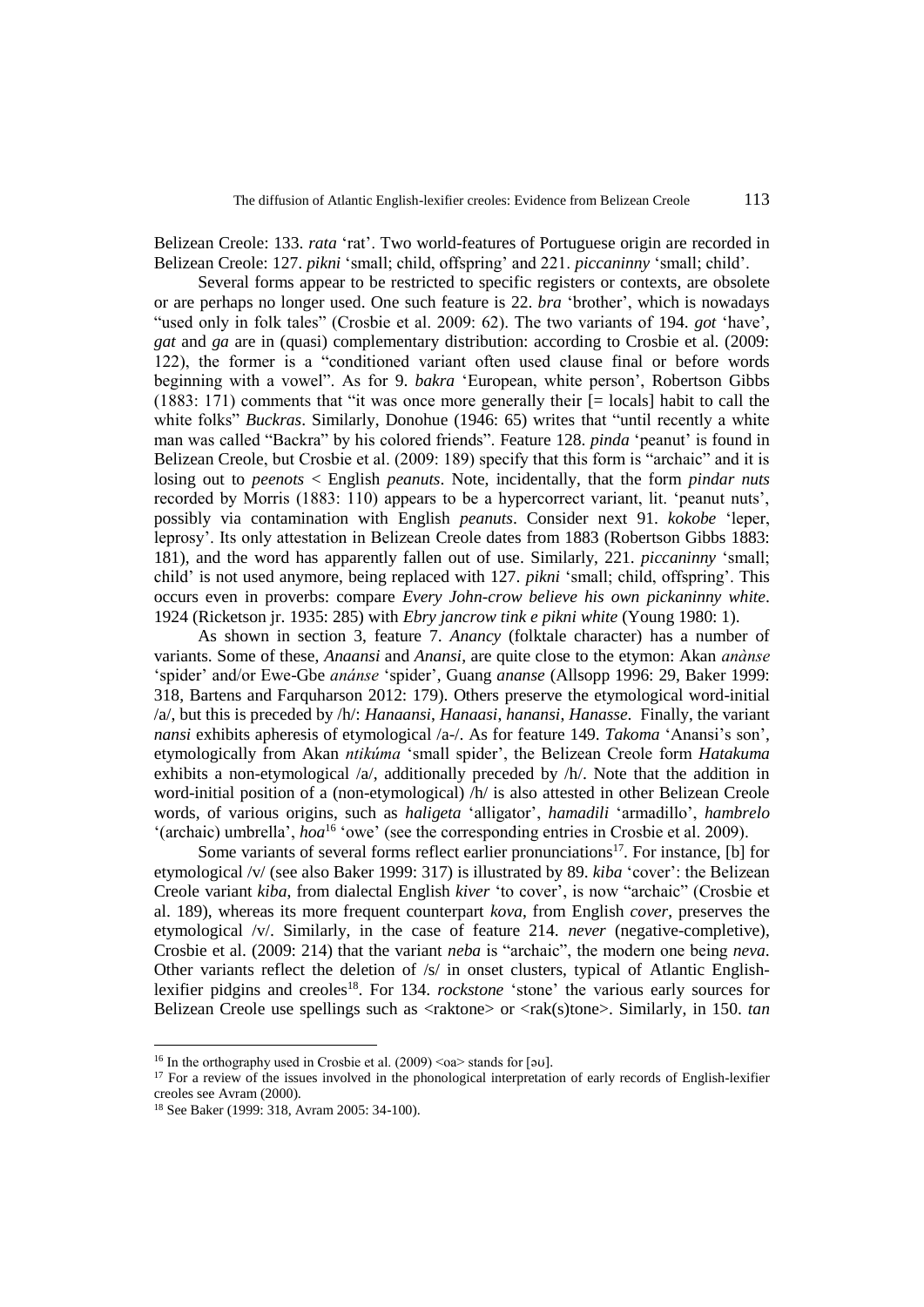*lek* 'be like, resemble' the reflex of English *stand* is spelled <tan> by Metzgen and Cain (1925), but it is phonetically transcribed as [stan] by Hancock (1987: 287).

Two diagnostic features recorded in Belizean Creole are relevant to the distinction made in the literature between the Western Caribbean and the Eastern Caribbean Englishlexified Creoles. Holm (1989: 445) writes that "the normal word for the spirit of a dead person is usually *jumby* in the Eastern group and *duppy* in the Western group". However, as seen in section 3, both 51. *duppy* 'zombie' and 79. *jumbee* 'malevolent spirit, zombie' are found in Belizean Creole, a Western Caribbean English-lexifier variety<sup>19</sup>.

Consider finally feature 275. *look out* 'take care of'. This is listed among the Pacific features by Baker and Huber (2001: 203), but, given its occurrence in Belizean Creole, which is an Atlantic variety, this diagnostic feature should be reclassified as a world-wide one.

## **6. Conclusions**

The earliest attestations in Belizean Creole of diagnostic features of Englishlexifier pidgins and creoles contribute to a better understanding of its linguistic past. The inclusion of diachronic data has circumvented the problem of the impact of language change – e.g. decreolization, various other internal developments, late (post-1900) nondiffusionists cross-influences – after the formative period of a particular variety, which may obscure historical links or the extent of the influence exerted by other varieties.

The feature-based approach adopted has provided a quantification of the affinities between Belizean Creole, on the one hand, and Jamaican and Miskito Coast Creole, on the other hand. The significant contribution of Jamaican and Miskito Coast Creole to the formation of Belizean Creole is thus confirmed. These findings corroborate historical evidence and the role of Jamaica as a centre of diffusion.

Finally, the findings shed light on the distribution of diagnostic features in Englishlexifier pidgins and creoles as well as on the classification of the diagnostic features of English-lexifier pidgins and creoles.

#### **References**

 $\overline{a}$ 

- Aceto, M. 1999. The Gold Coast lexical contribution to the Atlantic English Creoles. In M. Huber and M. Parkvall (eds.), *Spreading the Word. The Issue of Diffusion among the Atlantic Creoles*, 69-80. London: University of Westminster Press.
- Alleyne, M. C. 1980. *Comparative Afro-American: An Historical Study of English-based Dialects of the New World.* Ann Arbor: Karoma.
- Allsopp, R. 1980. How does the creole lexicon expand?. In A Valdman and A. Highfield (eds.), *Theoretical Orientations in Creole Studies*, 89-107. New York: Academic Press.

Allsopp, R. 1996. *Dictionary of Caribbean English Usage*. Oxford: Oxford University Press.

Anderson, H. 1958. *Brief Sketch of British Honduras*. British Honduras: Printing Department.

Anon. 1997. *Rabbit Play Trik pahn Hanaasi*. Belize City: SIL International and The Belize Kriol Projek.

Anon. 1999. *Kenti an Ih Pa Mek Wahn Doary*. Belize City: SIL International and The Belize Kriol Projek.

<sup>19</sup> See also Avram (2015b: 30-31).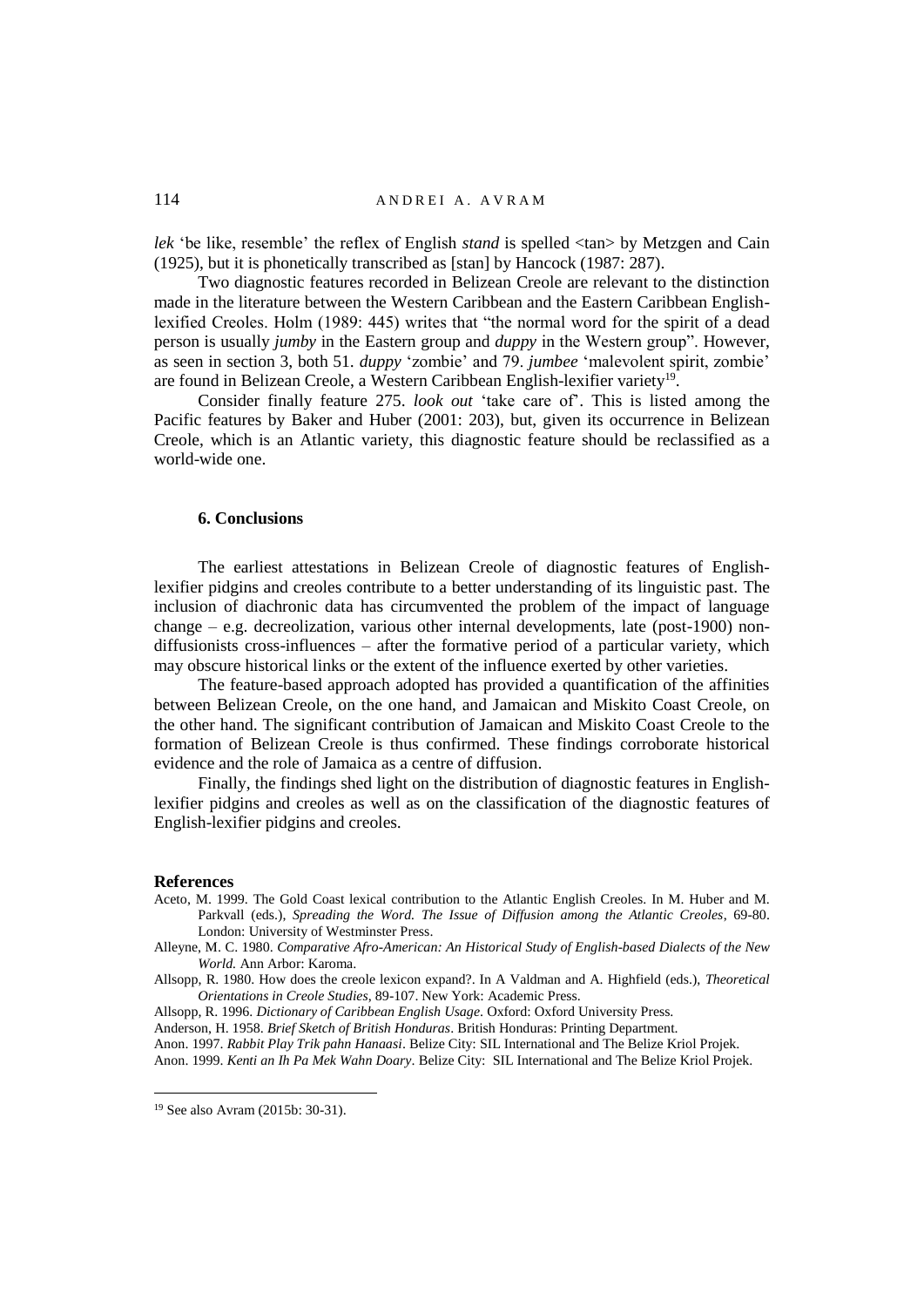- Anon. 2003. *Di Chree Chreez dehn: Wahn Lee Krismos Stoari*. Belize City: SIL International and The Belize Kriol Projek.
- Anon. 2005. *Faiyaants Teech Kakroach Wahn Lesn*. Belize City: SIL International and The Belize Kriol Projek.
- Avram, A. A. 2000. On the phonological interpretation of early written records of English pidgins and creoles. *Lancaster University Working Papers of the Centre for Language in Social Life* 117: 1-15.
- Avram, A. A. 2003. First attestations of world-wide features in English pidgins and creoles. *Addenda et corrigenda*. *Revue roumaine de linguistique* XLVIII (1-4): 173-186.
- Avram, A. A. 2004. Atlantic, Pacific or world-wide? Issues in assessing the status of creole features. *English World-Wide* 25 (1): 81-108.
- Avram, A. A. 2005. *On the Syllable Structure of English Pidgins and Creoles*. Bucharest: Editura Universității din București.
- Avram, A. A. 2013. Idiomatic (potential) calques and semantic borrowing: Additional attestations. *Analele Universităţii din Bucureşti. Limbi şi literaturi străine* LXII (1): 77-97.
- Avram, A. A. 2015a. The oldest Jamaican Creole text: A linguistic analysis. In P. P. Chruszczewski, R. L. Lanigan, J. R. Rickford, K. Buczek, A. R. Knapik, J. Mianowski (eds.), *Languages in Contact 2014*, 21-46. Wrocław ∙ Washington, D.C.: Wydawnictwo Wyższej Szkoły we Wrocławiu.
- Avram, A. A. 2015b. On the Eastern vs. Western Caribbean Creoles divide. In M. Burada, O. Tatu and R. Sinu (eds.), *11th Conference on British and American Studies – Embracing Multitudes of Meaning*, 8- 27. Newcastle upon Tyne: Cambridge Scholars Publishing.
- Avram, A. A. 2017. Idiomatic calques and semantic borrowing in Atlantic English-lexifier pidgins and creoles: New evidence. In M. Burada, O. Tatu and R. Sinu (eds.), *13th Conference on British and American Studies "Language Identity and Diversity in a Globalized World"*, 6-23. Newcastle upon Tyne: Cambridge Scholars Publishing.
- Baker, P. 1999. Investigating the origin and diffusion of shared features among the Atlantic English Creoles. In P. Baker and A. Bruyn (eds.), *St Kitts and the Atlantic Creoles. The Texts of Samuel Augustus Mathews in Perspective*, 315-364. Londra: University of Westminster Press.
- Baker, P. and Huber, M. 2001. Atlantic, Pacific, and world-wide features in English-lexicon contact languages. *English World-Wide* 22: 157-208.
- Bartens, A. and Farquharson, J. J. 2012. African words in the English-lexifier Creoles of San Andrés, Providence, and Nicaragua and other Western Caribbean varieties. In In A. Bartens and P. Baker (eds.), *Black through White. African Words and Calques which Survived Slavery in Creoles and Transplanted European Languages*, 169-196. London (UK) & Colombo (Sri Lanka): Battlebridge Publications.
- Beck, E. 1980. Telling the tale in Belize. *The Journal of American Folklore* 93 (370): 417-434.
- Beck, E. 1983. Belizean Creole folk songs. *Caribbean Quarterly* 29 (1): 44-65.
- Cassidy, F. G. 1971. Tracing the pidgin element in Jamaican Creole (with notes on the method and the nature of pidgin vocabularies). In D. Hymes (ed.), *Pidginization and Creolization of languages*, 203-221. Cambridge: Cambridge University Press.
- Crosbie, P., Herrera, Y., Manzanares, M., Woods, S., Crosbie, C., Decker, K. (eds.). 2009. *Kriol – Inglish Dikshineri. Kriol – English Dictionary*. Belmopan: Print Belize.
- Dayley, J. P. 1979. *Belizean Creole: Grammar Handbook*. Brattleboro, Vermont: The Experiment in International Living.
- Decker, K. 2009. *The Song of Kriol. A Grammar of the Kriol Language of Belize*. Belize City: Belize Kriol Project.
- *Di Nyoo Testiment eena Bileez Kriol*. 2012. Belize City: Wycliffe and Bible Society of the West Indies.
- Donohue, W. A. 1946. *A History of British Honduras*. Montréal: Provincial Publishing Co.
- Escure, G. 1981. Decreolization in a creole-continuum. In A. Highfield and A. Valdman (eds.), *Historicity and Variation in Creole Studies*, 27-39. Ann Arbor, Michigan: Karoma Publishers.
- Escure, G. 1983. Belizean Creole. In J. Holm (ed.), *Central American English*, 28-70. Heidelberg: Julius Groos.
- Farquharson, J. T. 2012. The African Lexis in Jamaican: Its Linguistic and Sociolinguistic Significance. PhD dissertation, The Universities of the West Indies, Mona campus.
- Forbes, S. 1914. *The Baymen of Belize or How They Wrestled British Honduras from the Spaniards*, edited by E. W. Williams. London: Society for Prompoting Christian Knowledge.
- Glock, N. (ed.). 2001. *You Can Read and Write Kriol*. Belize City: The Belize Kriol Projek.